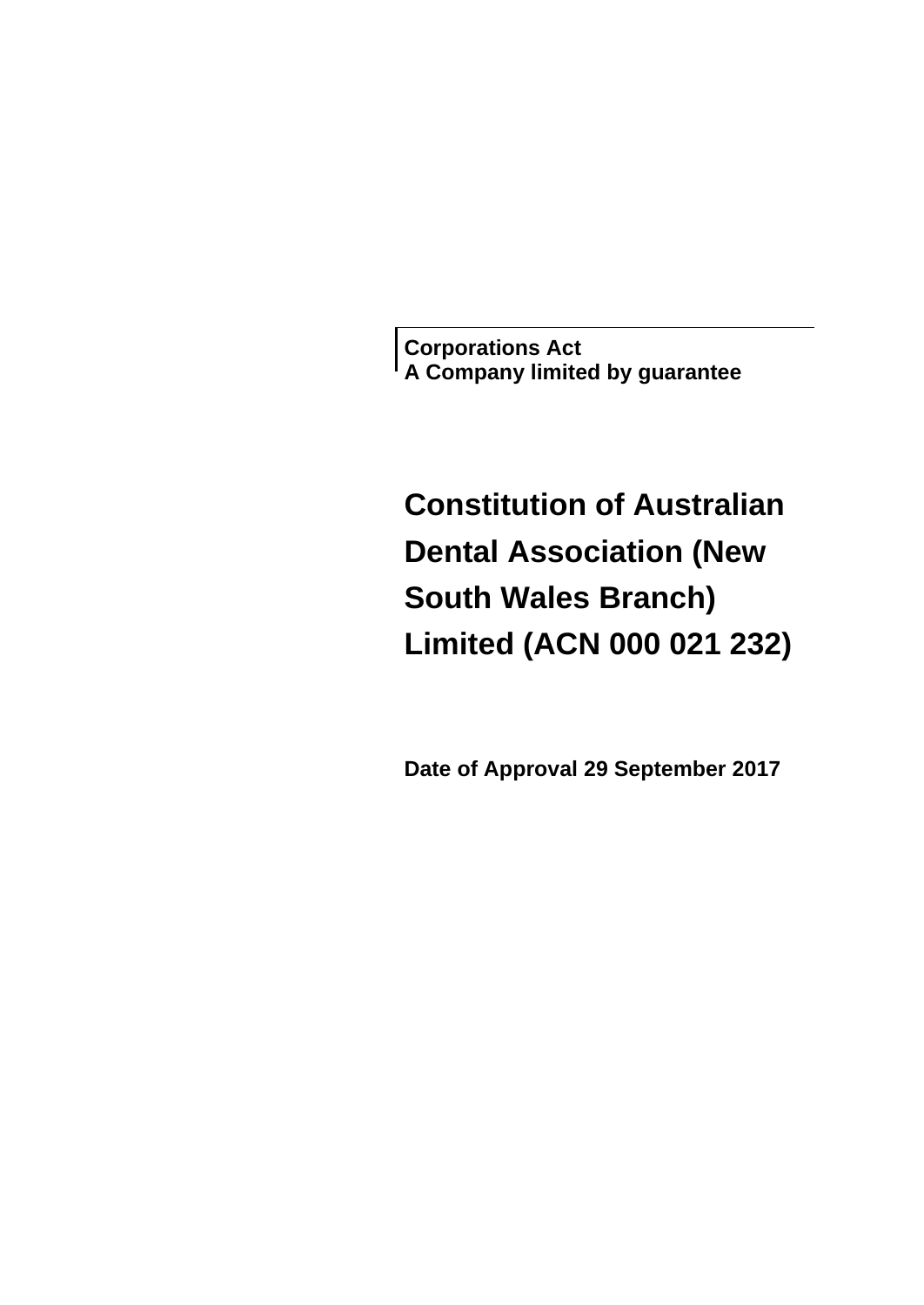# **Contents**

| 1.  | Preliminary                                                  | 2  |
|-----|--------------------------------------------------------------|----|
| 2.  | Association                                                  | 4  |
| 3.  | <b>Guarantee of Members</b>                                  | 6  |
| 4.  | Objects of the Association                                   | 6  |
| 5.  | Legal scope of the Association's powers                      | 6  |
| 6.  | Income and property                                          | 6  |
| 7.  | Membership                                                   | 7  |
| 8.  | Rights and obligations of Members                            | 9  |
| 9.  | <b>Chief Executive Officer</b>                               | 10 |
| 10. | Financial reports and audit                                  | 10 |
| 11. | General meetings                                             | 11 |
| 12. | Proxies and representatives                                  | 15 |
| 13. | <b>Council Members</b>                                       | 16 |
| 14. | <b>Directors</b>                                             | 19 |
| 15. | Powers and proceedings of Council Members                    | 21 |
| 16. | Power and proceedings of Directors                           | 24 |
| 17. | Remuneration of the President, Directors and Council Members | 28 |
| 18. | Indemnity                                                    | 28 |
| 19. | <b>Notices</b>                                               | 29 |
| 20. | <b>Amendment to Constitution</b>                             | 31 |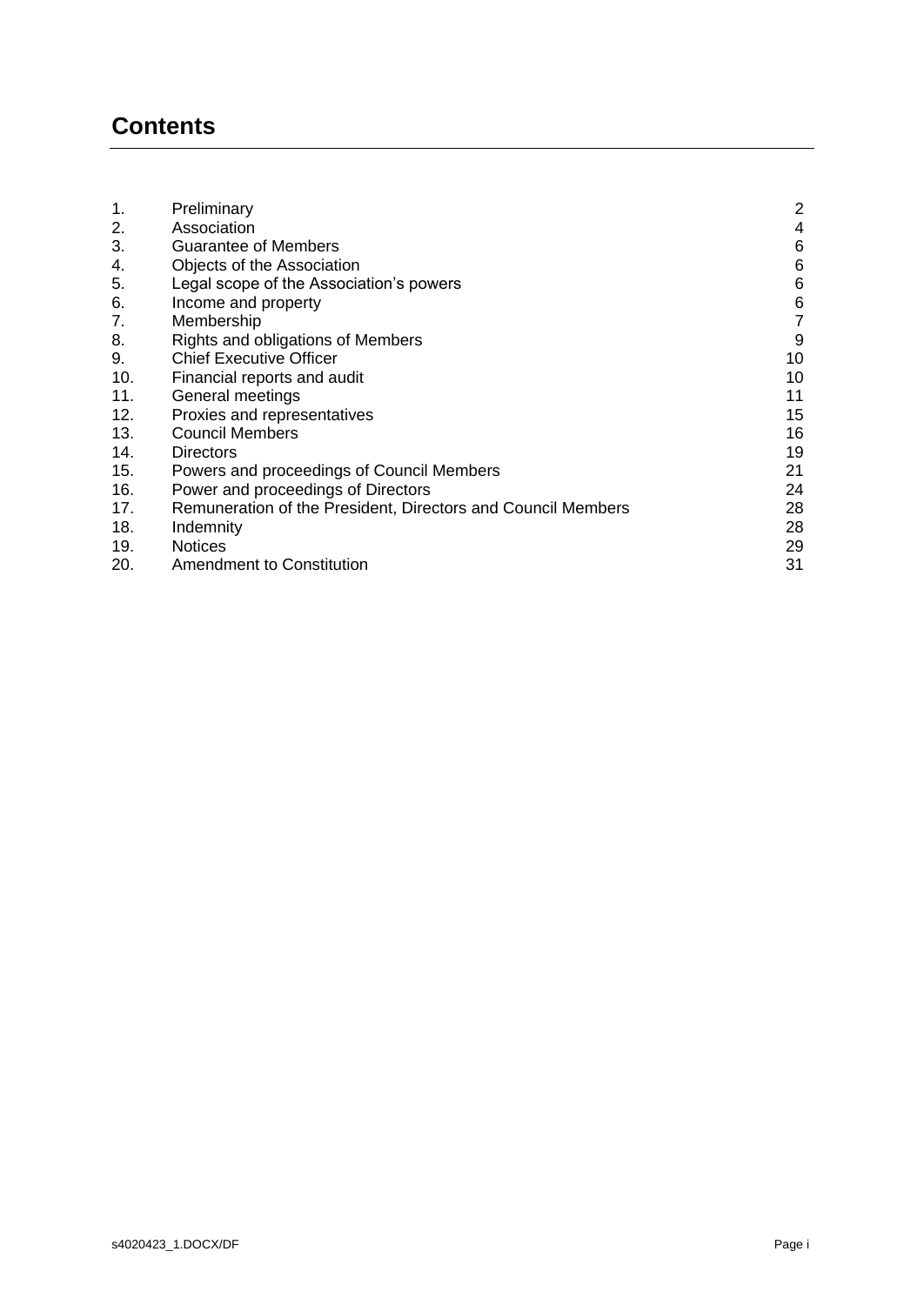# **Constitution of Australian Dental Association (New South Wales Branch) Limited (ACN 000 021 232)**

## <span id="page-2-0"></span>**1. Preliminary**

#### **1.1. Replaceable rules**

All of the replaceable rules set out in the Act which the Association is entitled to displace, are displaced by the rules set out in this Constitution.

## **1.2. Definitions**

The following expressions in this Constitution have the meaning below:

- (a) *Act* means the Corporations Act 2001 (Commonwealth) or any statutory modification, amendment or re-enactment in force and any reference to any section, part or division is to that provision as so modified, amended or enacted;
- (b) *Association* means Australian Dental Association (New South Wales Branch) Limited;
- (c) *Auditor* means the auditor for the time being of the Association;
- (d) *Board* means the board of Directors of the Association;
- (e) *Business Days* means days on which trading banks are open for ordinary business in Sydney;
- (f) *By-Laws* means the By-Laws of the Association as created or amended from time to time;
- (g) *Chief Executive Officer* means the Chief Executive Officer of the Association, from time to time, appointed by the Board under **rule [9.1](#page-10-2)**;
- (h) *Constitution* means this constitution of the Association and the By-Laws, and any supplementary, substituted or amended constitution for the time being in force;
- (i) *Council* means the Council of the Association;
- (j) *Council Chair* means the person elected pursuant to **rule [15.6\(a\)](#page-22-0)**;
- (k) *Council Member* means any person formally and lawfully appointed as a Council Member of the Association;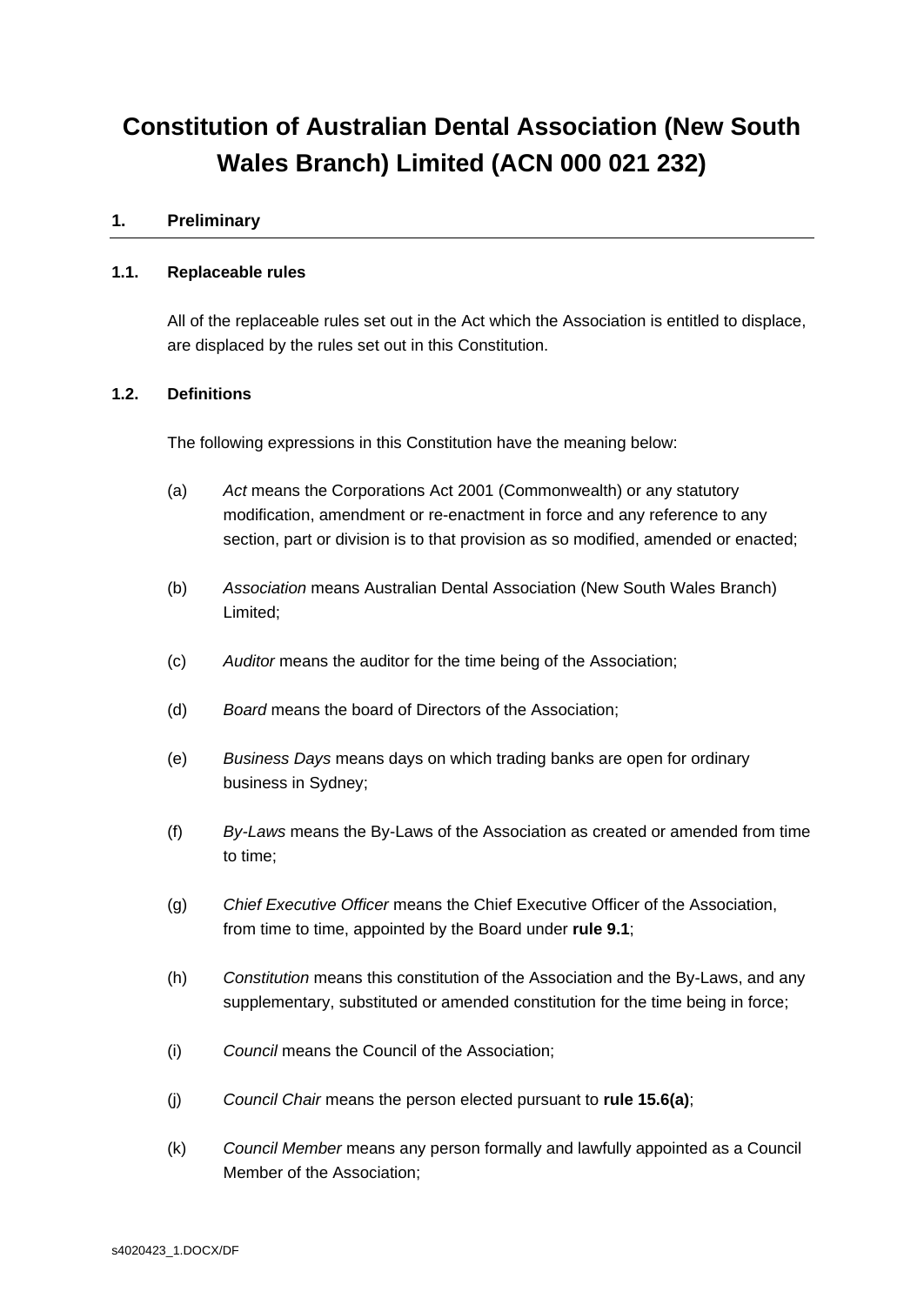- (l) *Director* means any person appointed as a director of the Association;
- (m) *Effective Time* means completion of the meeting of Members at which they resolved to adopt this document as the Constitution of the Association;
- (n) *Material Personal Interest* has the same meaning as given in the Act;
- (o) *Members* means the persons who for the time being are members of the Association and whose names are entered in the Register as members, *Member* means any one of them and *Membership* has a corresponding meaning;
- (p) *Office* means the registered office from time to time of the Association;
- (q) *Prior Constitution* means the Constitution governing the Association immediately prior to the adoption of this document;
- (r) *Register* means the register of Members of the Association to be kept in accordance with the Act; and
- (s) *Secretary* means any person appointed to perform the duties of a secretary of the Association.

#### **1.3. Interpretation**

- (a) Words importing the singular include the plural and vice versa.
- (b) Words importing a gender include any gender.
- (c) Words or expressions defined in the Act have those meanings.
- (d) Except so far as the contrary intention appears in this Constitution, an expression has, in a provision of this Constitution that deals with a matter dealt with by a particular provision of the Act, the same meaning as in that provision of the Act.
- (e) Headings are for convenience only, and do not affect interpretation.
- (f) A reference to:
	- (i) a party includes its administrators, successors, substitutes by novation and assigns;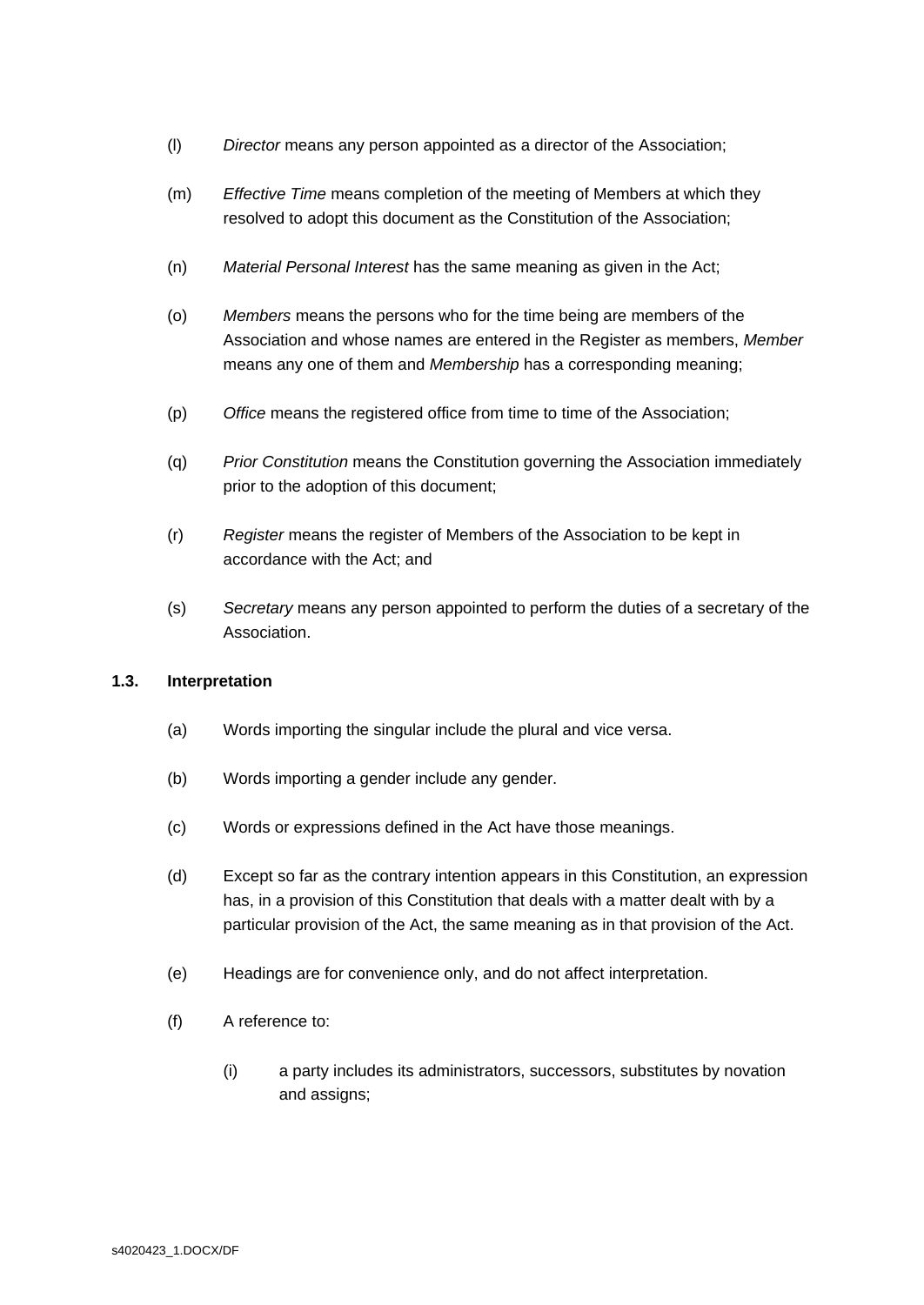- (ii) any legislation includes legislation varying, consolidating or replacing that legislation and includes all regulations or other instruments issued under that legislation;
- (iii) a person includes a body incorporated or unincorporated, partnership or any legal entity; and
- (iv) a document or agreement, or a provision of a document or agreement, is to that document, agreement or provision as amended, supplemented, replaced or novated.

# **1.4. Transitional issues**

- (a) This document has effect from the Effective Time, at which time it replaces the Prior Constitution and the Prior Constitution ceases to have effect.
- (b) Irrespective of the cessation of the Prior Constitution, all By-Laws in force at the Effective Time continue until repealed or varied.
- <span id="page-4-1"></span>(c) Notwithstanding any provision to the contrary in this Constitution, following the adoption of this Constitution:
	- (i) The current Council Members shall remain in office until the end of the 2016 annual general meeting;
	- (ii) any term of office served by a Council Member up to the 2016 annual general meeting shall not be counted towards the maximum consecutive terms specified in **rule [13.6](#page-17-0)**;
	- (iii) Council Members from the 2016 annual general meeting onwards will be appointed in accordance with the provisions of **rule [13](#page-16-0)** up to a maximum of 17 Council Members;
	- (iv) at the second 2015 Council meeting after the 2015 annual general meeting the Council will appoint the Board in accordance with the provisions of **rule [14](#page-19-0)**.

#### <span id="page-4-0"></span>**2. Association**

#### **2.1. Association limited by guarantee**

The Association is a company limited by guarantee pursuant to the Act.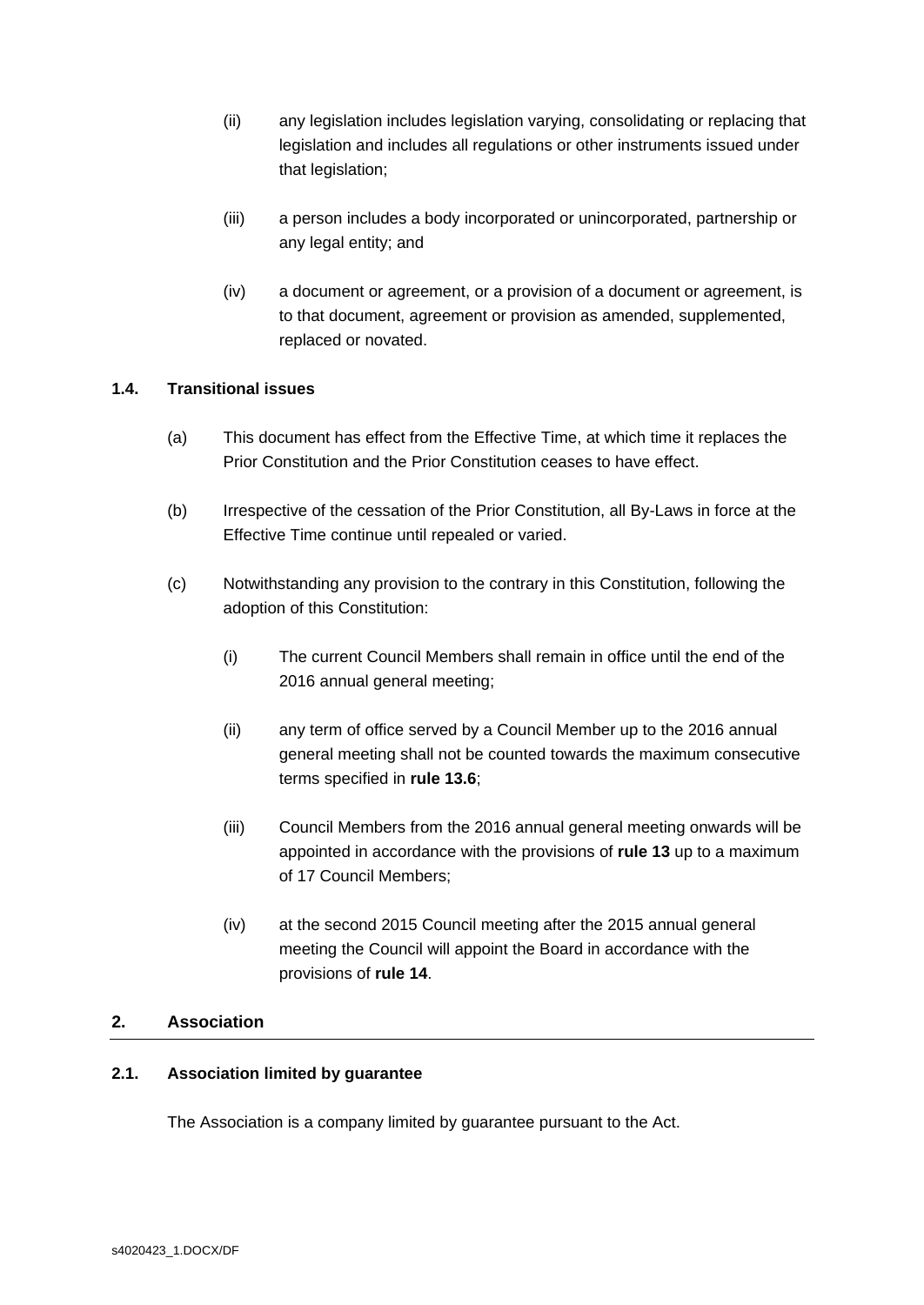# **2.2. Restriction on shares**

The Association does not have the power to issue or allot shares or securities of any kind.

## **2.3. Non-profit**

- (a) The income, property, profits and financial surplus of the Association, whenever derived, must be applied solely towards the promotion of the objects of the Association as set out in this Constitution.
- <span id="page-5-1"></span>(b) The Association is a non-profit organisation and must not carry on business for the purpose of profit or gain to its Members. Further, no portion of its income, property, profits and financial surplus may be paid, distributed to or transferred, directly, indirectly, by way of dividend, property, bonus or otherwise by way of profit, to the Members, the Council Members, the Directors, or their relatives, except as provided by this Constitution.
- (c) Nothing in this Constitution prevents:
	- (i) the payment, in good faith, of reasonable and proper remuneration to any officer or employee of the Association, or to any Member, Council Member or Directors of the Association, in return for any services actually rendered to the Association or for goods supplied in the ordinary and usual course of business;
	- (ii) the payment of interest at the rate not exceeding interest at the minimum rate for the time being charged by the Association's bankers for overdrawn accounts of a similar amount on money borrowed from a Director, Council Member or a Member; or
	- (iii) payment of reasonable and proper rent for premises let by any Director, Council Member or Member to the Association.

# <span id="page-5-0"></span>**2.4. No distribution of profits to Members on winding up**

- (a) If the Association is wound up or dissolved, the assets and property available for distribution after satisfaction of all debts and liabilities are to be given or transferred to some other institution or institutions:
	- (i) having objects similar to the objects of the Association; and
	- (ii) whose constitution prohibits the distribution of its income and property to an extent at least as great as that imposed by this Constitution.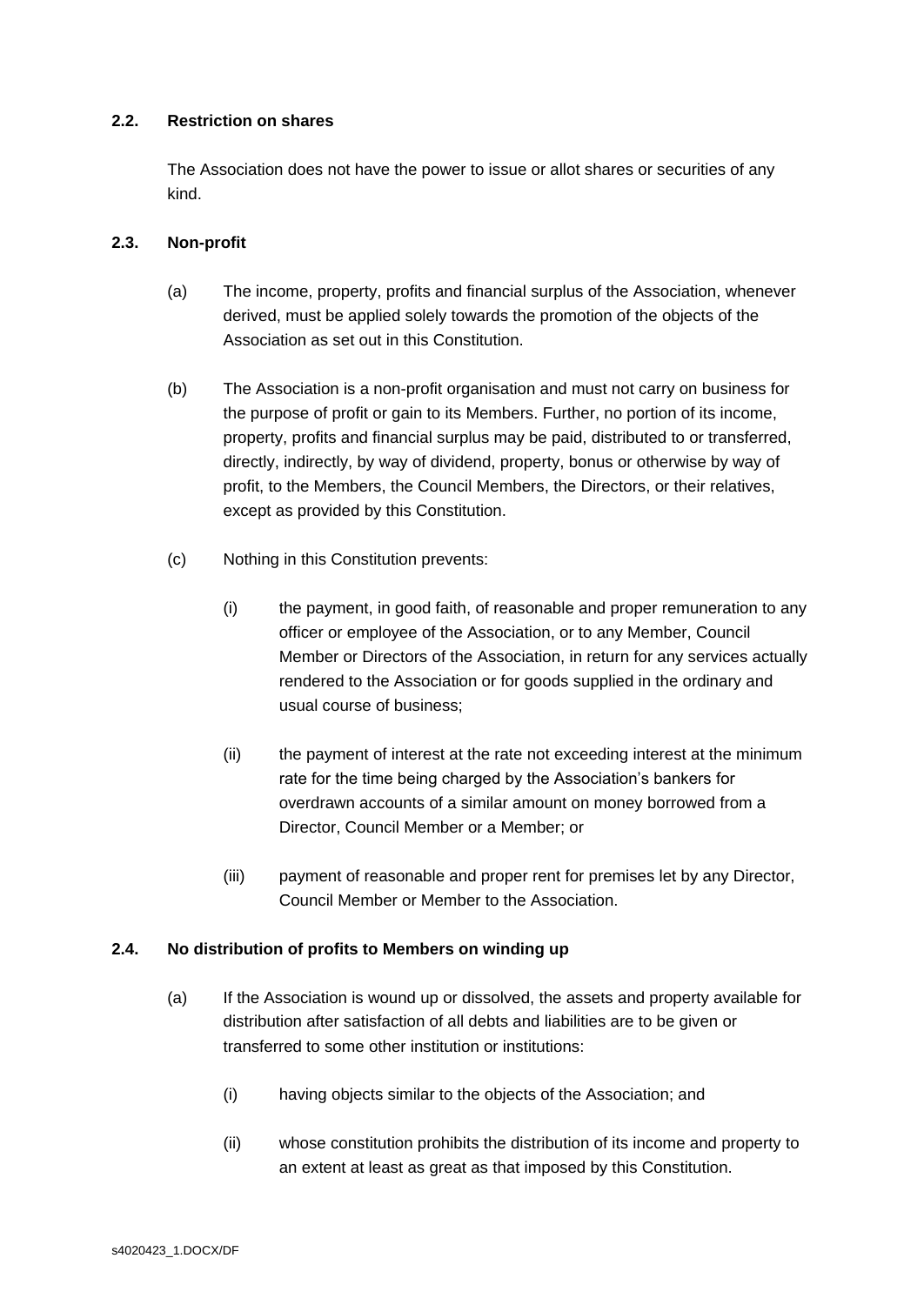(b) The Directors may determine the identity of the institution or institutions for the purpose of **rule [2.4\(a\)](#page-5-0)** at the time of dissolution. If the Directors fail to determine the identity of the institution or institutions under this **rule [2.3\(b\)](#page-5-1)**, the Supreme Court of New South Wales may make that determination.

#### <span id="page-6-0"></span>**3. Guarantee of Members**

In the event that the Association is wound up, each Member undertakes to contribute a maximum of \$10 to the Association for payment of:

- (a) the debts and liabilities of the Association;
- (b) the costs, charges and expenses of any winding up; and
- (c) the adjustment of the rights of Members among themselves,

while the Member is a Member or within 1 year after the Member ceases to be a Member.

## <span id="page-6-1"></span>**4. Objects of the Association**

The objects of the Association are:

- (a) the promotion of the dental and allied sciences;
- (b) the maintenance and enhancement of the honour of the dental profession;
- (c) the promotion of dental health in the community; and
- (d) the improvement of the knowledge and capabilities of all dental health providers.

# <span id="page-6-2"></span>**5. Legal scope of the Association's powers**

Subject to **rules [2,](#page-4-0) [3,](#page-6-0) [4](#page-6-1)** and **[6](#page-6-3)**, in pursuing the objects of the Association, the Association has, both within Australia and outside Australia, the legal capacity of a natural person and all the powers provided by the Act.

# <span id="page-6-3"></span>**6. Income and property**

#### <span id="page-6-4"></span>**6.1. Application of income and property**

The income and property under the control of the Association must be applied in and towards the promotion and achievement of the objects of the Association as set out in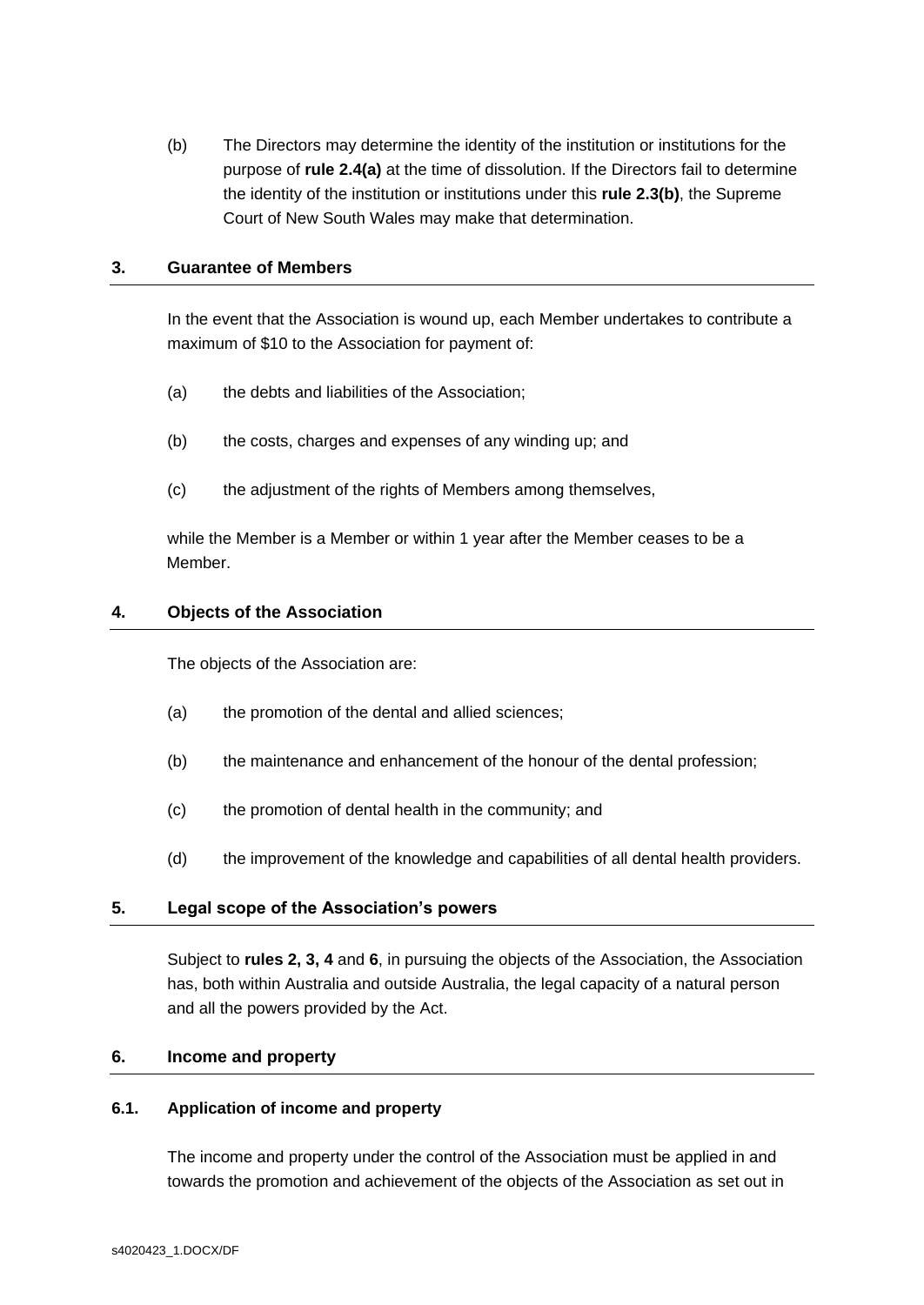this Constitution, and no portion will be paid or transferred, directly or indirectly, by way of dividend, bonus or otherwise to the Members, Directors or Council Members.

# **6.2. Travel expenses for Directors and Council Members**

Notwithstanding **rule [6.1](#page-6-4)**, the Association may pay in good faith reasonable travelling and other expenses properly incurred by any Director or Council Member of the Association:

- (a) in attending and returning from:
	- (i) meetings of the Directors or Council Members;
	- (ii) meetings of any committee of the Directors or Council Members; or
	- (iii) general meetings of the Association,

in accordance with any travel guidelines the Board may establish; or

(b) otherwise in connection with the business of the Association.

# <span id="page-7-0"></span>**7. Membership**

# **7.1. Number of Members**

(a) There must be at least 1 Member.

# **7.2. Admission to Membership**

- (a) The persons who are admitted to Membership of the Association by the Board will be Members of the Association and will be deemed to be bound by this Constitution.
- (b) Any person becoming a Member of the Association must pay to the Association the then current subscription fee (if any).

#### **7.3. Board may establish categories of Members and other Membership matters**

Subject to the Corporations Act and **rule [8.2](#page-9-1)**, the Board may by By-Law:

- (a) establish different categories of Membership;
- (b) prescribe the admission process, qualifications, rights and privileges and subscription fees (if any) of persons to become a Member of a class of Membership;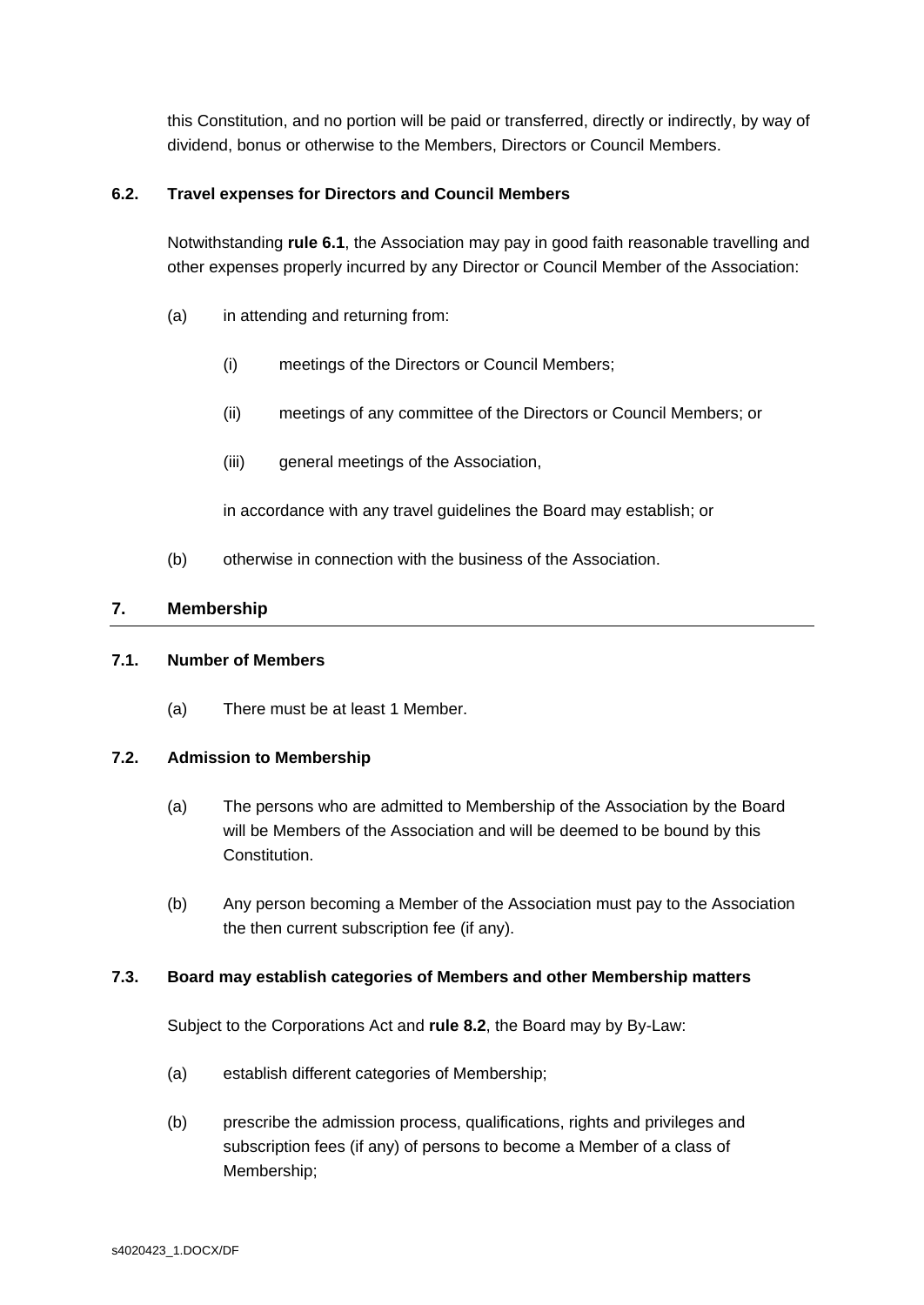- (c) prescribe the fees, subscription amounts and levies, or the power to create or vary such fees, amounts and levies, payable by Members;
- (d) exercise the power of, and procedures governing, the expulsion or disciplining of a Member, and the rights of all relevant persons in such cases; and
- (e) determine such other matters to do with membership as the Board sees fit.

## <span id="page-8-0"></span>**7.4. Address of Member**

- (a) Each Member is required to provide to the Association details of an address in Australia where the Association can send notices.
- (b) If a Member fails to provide an address in accordance with rule [7.4\(a\),](#page-8-0) the address of the Member is deemed to be the Office.

## **7.5. Membership entitlements not transferable**

A right, privilege or obligation which a person has by reason of being a Member of the Association:

- (a) is not capable of being transferred or transmitted to another person; and
- (b) subject to the Act and this Constitution, terminates on cessation of the person's Membership.

#### **7.6. Cessation of Membership**

A Member ceases to be a Member if they:

- (a) die;
- (b) resign in writing;
- (c) are expelled from the membership of the Association;
- (d) have their registration with the Dental Board of Australia terminated or suspended;
- (e) any of the following occur and the Board determines that it is in the best interests of the Association that the relevant Member should cease to be a Member: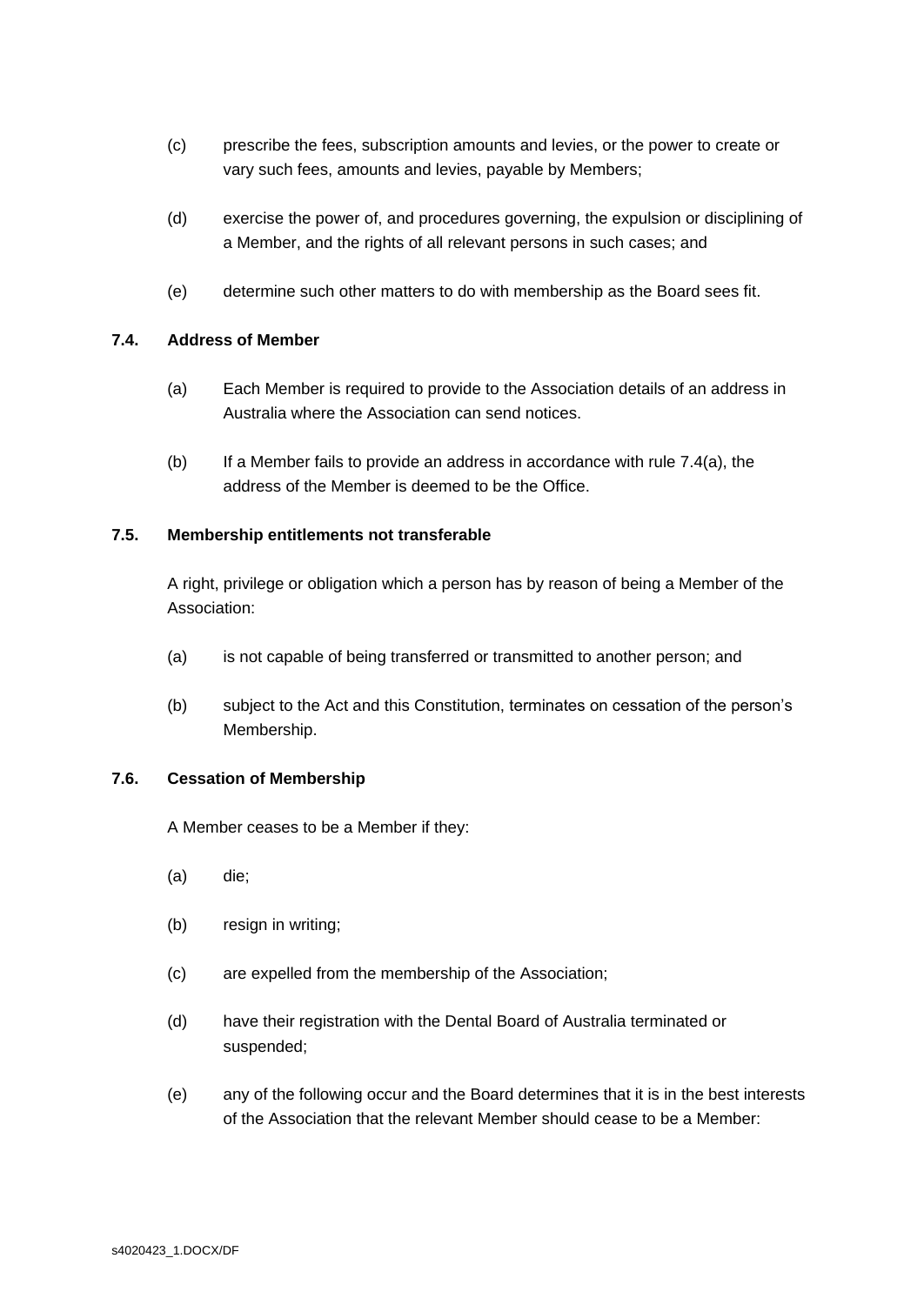- (i) they become of unsound mind or become liable to be dealt with in any way under the law relating to mental health or incapacity;
- (ii) they are convicted of a felony;
- (iii) they are declared bankrupt; or
- (f) if they are a corporate entity, have a receiver or a receiver and manager, administrator, liquidator or equivalent person appointed in relation to its assets or part of its assets or a resolution is passed or it takes or has taken against it any action having the effect of its winding up.

# **7.7. Non-payment of subscription**

If any subscription or other membership fee of a Member remains unpaid, the Member will be debarred from all privileges of membership. The Directors may, if they think fit, reinstate the Member and may require payment of all arrears.

## **7.8. Effect of cessation**

A Member who ceases to be a Member continues to be liable for:

- (a) any subscription and all arrears due and unpaid at the date of cessation;
- (b) all other moneys due by them to the Association; and
- (c) the guarantee set out in **rule [3](#page-6-0)**.

#### <span id="page-9-0"></span>**8. Rights and obligations of Members**

#### **8.1. Amount of fees and subscriptions payable**

Annual subscription fees for the various categories of Membership (if any) and other periodical payments due from Members will be in such amounts and due at such times as the Board determines.

#### <span id="page-9-1"></span>**8.2. Variation of rights of Members**

The rights attached to any specific category of Membership (if any) may, whether or not the Association is being wound up, be varied only by resolution of the relevant Membership category.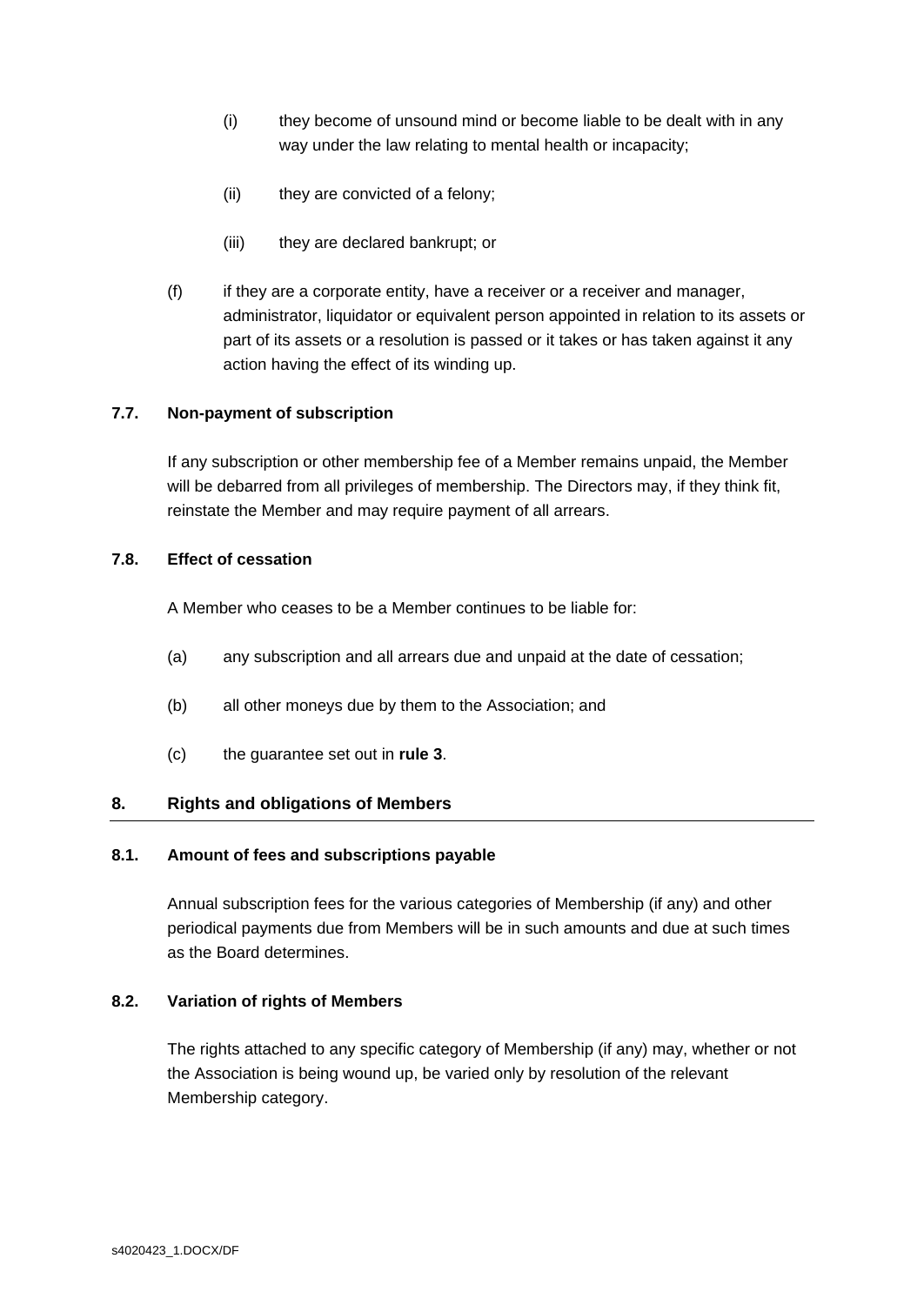## <span id="page-10-0"></span>**9. Chief Executive Officer**

#### <span id="page-10-2"></span>**9.1. Appointment of Chief Executive Officer**

The Board will appoint a Chief Executive Officer either for a specified term or without specifying a term. The Board may at any time resolve to change the official title for the position of the Chief Executive Officer.

#### **9.2. Powers of Chief Executive Officer**

The Board may delegate any of the powers of the Board to the Chief Executive Officer:

- (a) on the terms and subject to any restrictions the Board decides; and
- (b) so as to be concurrent with, or to the exclusion of, the powers of the Board, and may revoke the delegation at any time. This **rule** does not limit **rule [15](#page-21-0)**.

## **9.3. Termination of appointment of Chief Executive Officer**

The appointment of a Chief Executive Officer terminates if the Board by resolution removes the Chief Executive Officer from the office of Chief Executive Officer (which, subject to any contract between the Association and the Chief Executive Officer, the Board has power to do), whether or not the appointment was expressed to be for a specified term.

#### <span id="page-10-1"></span>**10. Financial reports and audit**

# **10.1. Association must keep financial records**

The Board must cause the Association to keep written financial records that:

- (a) correctly record and explain its transactions (including transactions undertaken as trustee) and financial position and performance; and
- (b) would enable true and fair financial statements to be prepared and audited, and must allow a Director, Council Member and the Auditor to inspect those records at all reasonable times.

#### **10.2. Financial reporting**

The Board must cause the Association to prepare a financial report and a Directors' report that comply with the Act and must report to Members in accordance with the Act no later than the deadline set by the Act.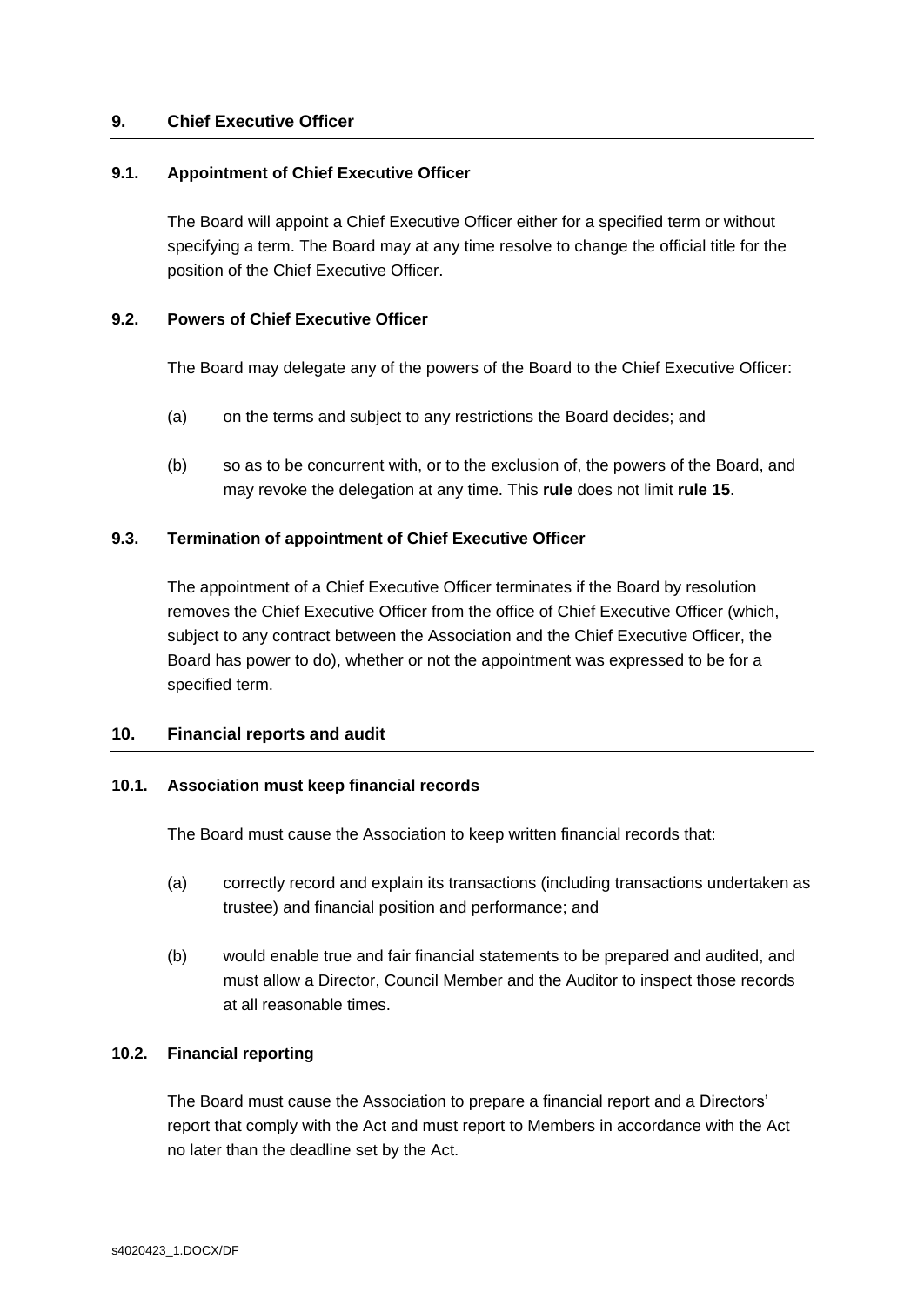# **10.3. Audit**

The Board must cause the Association's financial report for each financial year to be audited and obtain an auditor's report. The eligibility, appointment, removal, remuneration, rights and duties of the Auditor are regulated by the Act.

## **10.4. Conclusive reports**

Audited financial reports laid before the Association in general meetings are conclusive except as regards errors notified to the Association within 3 months after the relevant general meeting. If the Association receives notice of an error within that period, it must immediately correct the report and the report as corrected is then conclusive.

## **10.5. Inspection of financial records and books**

A Member who is not a Director or Council Member does not have any right to inspect any document of the Association except as authorised by the Board or as specified in the Act.

# <span id="page-11-0"></span>**11. General meetings**

## **11.1. Annual General Meetings**

An annual general meeting of the Association must be held in accordance with the provisions of the Act.

# **11.2. Convening of meetings by Directors**

A Director may convene a general meeting at any time.

#### **11.3. Convening of meetings by Members**

The Directors must call and arrange to hold a general meeting upon the requisition of the Members, if required to do so under the Act.

#### **11.4. Notice of general meeting**

- (a) The Secretary must give notice of a general meeting, at least 21 days before the date fixed for the holding of a general meeting.
- (b) A notice of a general meeting may be given by any form of communication permitted by the Act. The notice must specify the place, the day and the hour of meeting and if the meeting is to be held in 2 or more places, the technology that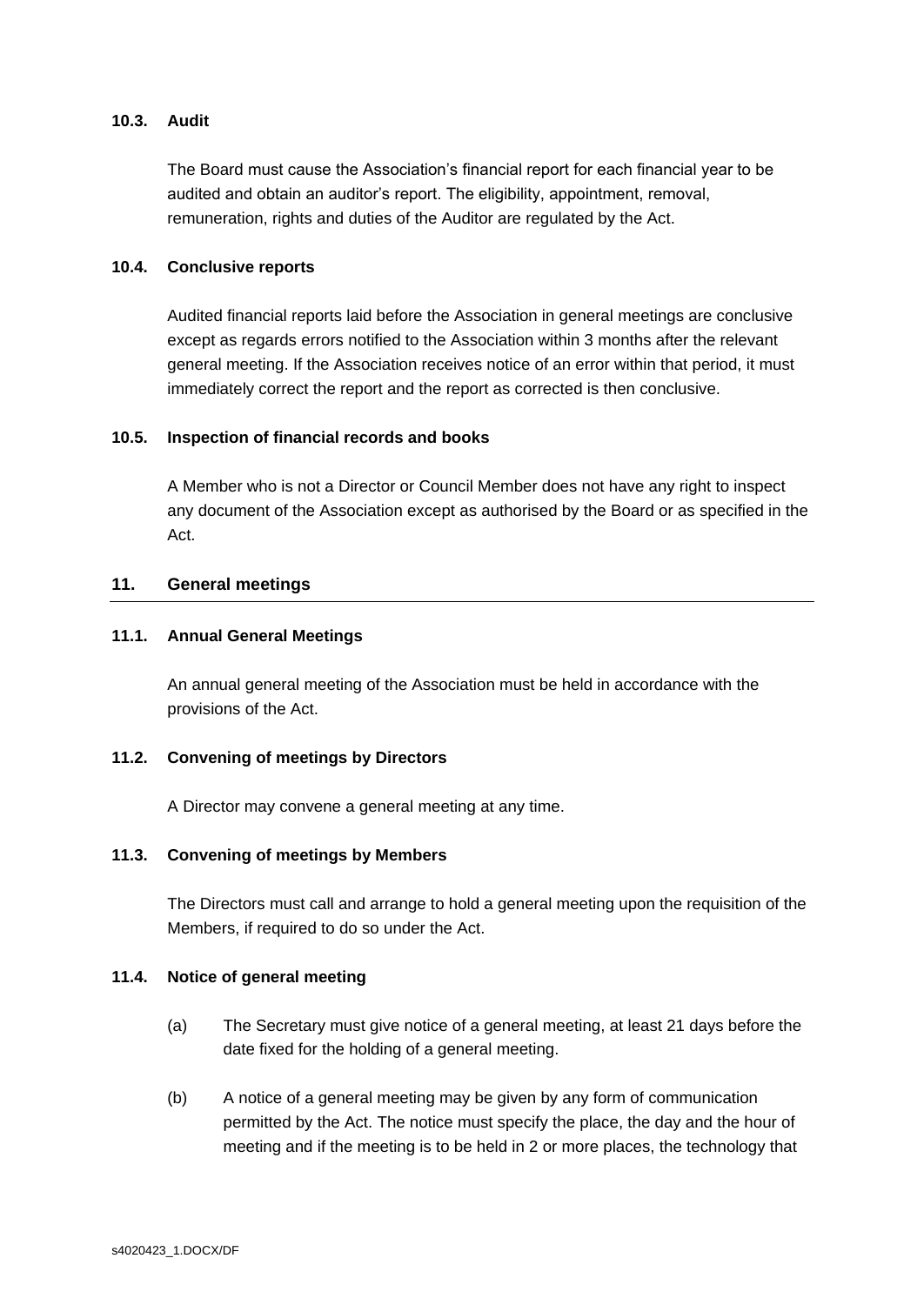will be used to facilitate the meeting, the general nature of the business to be transacted and any other matters as are required by the Act.

(c) The accidental omission to give notice of any general meeting to, or the nonreceipt of a notice by, a person entitled to receive notice does not invalidate a resolution passed at the general meeting.

# **11.5. Quorum at general meetings**

- (a) Business may not be transacted at a general meeting unless a quorum of Members is present at the time when the meeting proceeds to business. Except as otherwise set out in this Constitution, 15 Members of the Association present in person or by proxy or representative is a quorum.
- (b) If a quorum is not present within half an hour from the time appointed for the meeting or a longer period allowed by the chairperson, one of the following procedures must be followed:
	- $(i)$  if the meeting was convened on the requisition of Members it must be dissolved;
	- $(ii)$  if the meeting is convened otherwise it must stand adjourned to the same day in the next week at the same time and place or to another day and at another time and place determined by the Directors.
- (c) If a meeting has been adjourned to another time and place determined by the Directors, not less than 7 days' notice of the adjourned meeting must be given in the same manner as in the case of the original meeting.
- (d) If at the adjourned meeting a quorum is not present within half an hour after the time appointed for the meeting, the meeting must be dissolved.

# **11.6. Appointment of chairperson**

- (a) If a chairperson of the Directors' meetings is appointed in accordance with this Constitution to chair their meetings, that person is entitled to preside as the chairperson at every general meeting.
- (b) If a deputy chairperson of Directors' meetings is appointed in accordance with this Constitution, that person is entitled to preside as the chairperson at any general meeting if any of the following events occur:
	- (i) a Director has not been appointed as the chairperson of Directors' meetings;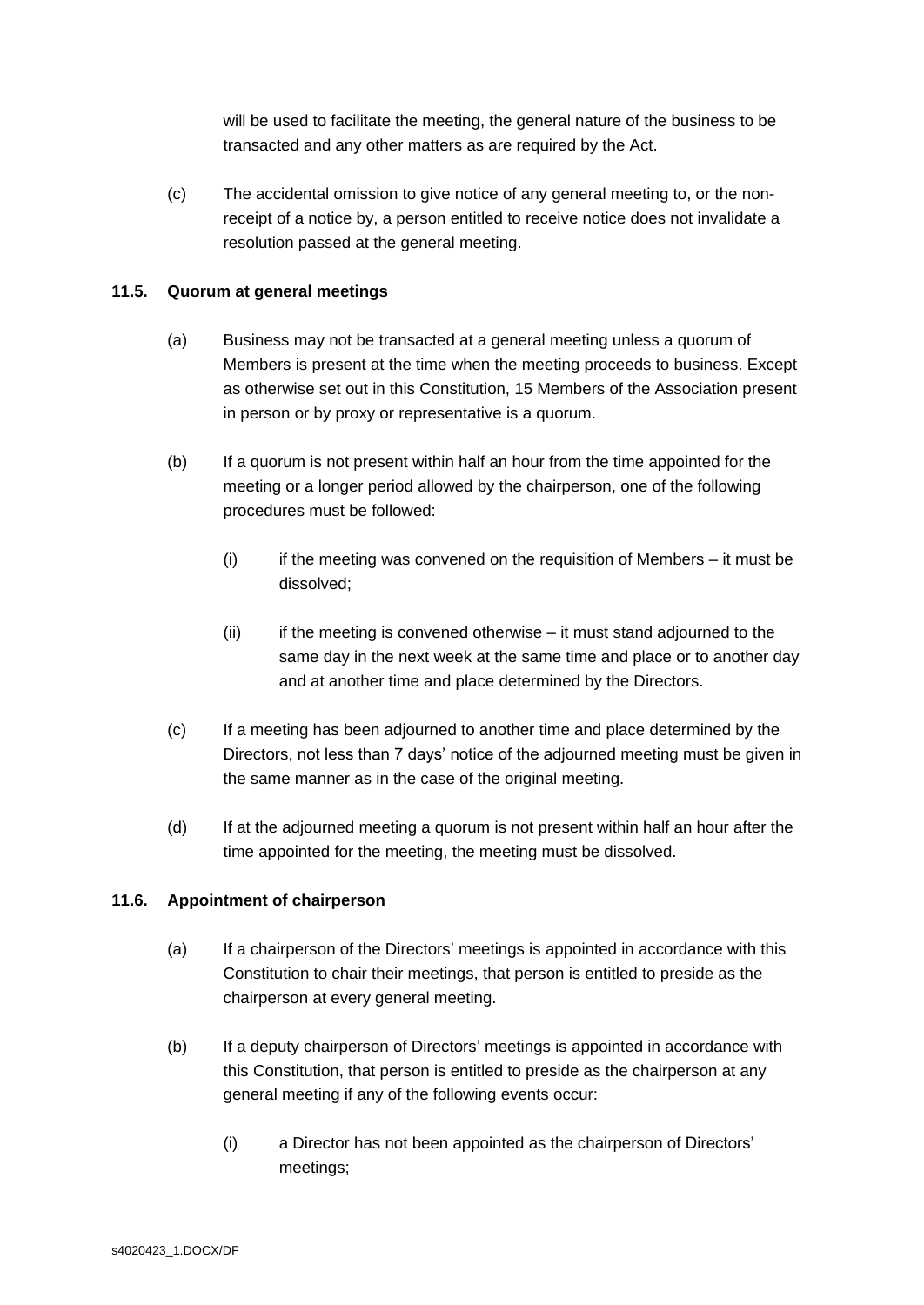- (ii) the chairperson is not present within 10 minutes after the time appointed for the holding of the meeting; or
- (iii) the chairperson is unwilling or unable to act.
- (c) The Directors present at a general meeting must elect one of their number to chair the meeting in any of the following circumstances:
	- (i) if a Director has not been appointed as the chairperson or deputy chairperson of Directors' meetings;
	- (ii) if the chairperson or the deputy chairperson is not present within 15 minutes after the time appointed for the holding of the meeting; or
	- (iii) if the chairperson or deputy chairperson is unwilling or unable to act.
- (d) The Members present at a general meeting must elect one of their number to chair the meeting in either of the following circumstances:
	- (i) if there are no Directors present within 15 minutes after the time appointed for the holding of the meeting; or
	- (ii) if all Directors present decline to take the chair.

#### **11.7. Chairperson's powers**

Subject to the terms of this Constitution dealing with adjournment of meetings, rulings of the chairperson on all matters relating to the order of business, procedure and conduct of the general meeting are final and no motion of dissent from a ruling of the chairperson may be accepted.

#### **11.8. Adjournment of meetings**

- (a) The chairperson may, with the consent of any meeting at which a quorum is present, and must if so directed by the meeting, adjourn the meeting to another time and place.
- (b) The only business that may be transacted at any adjourned meeting is the business left unfinished at the meeting from which the adjournment took place.
- (c) When a meeting is adjourned for 30 days or more, notice of the adjourned meeting must be given as in the case of an original meeting.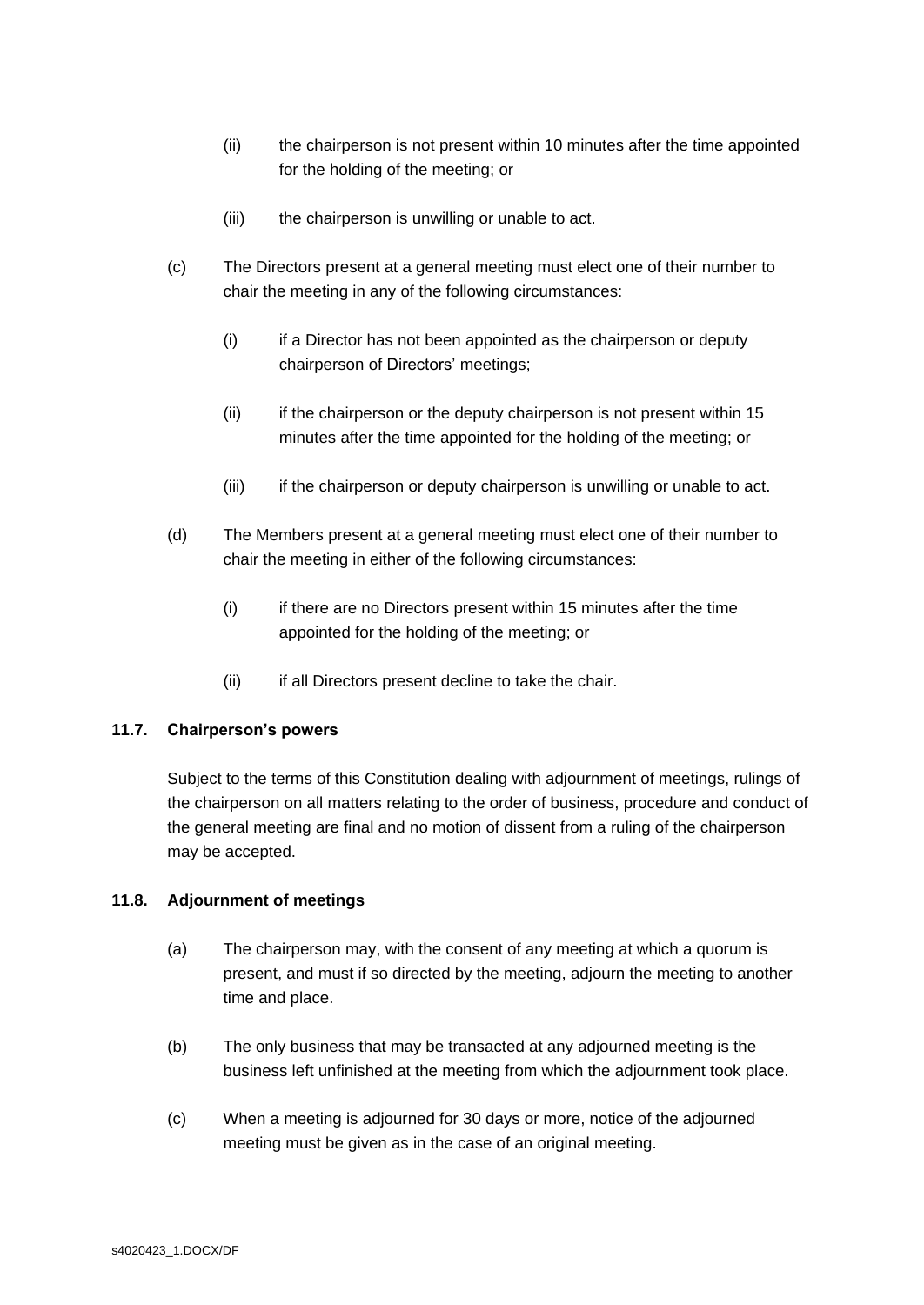(d) Except when a meeting is adjourned for 30 days or more, it is not necessary to give a notice of an adjournment or of the business to be transacted at an adjourned meeting.

# **11.9. Voting on show of hands**

- (a) At a general meeting a resolution put to the vote of the meeting must be decided on a show of hands unless a poll is demanded before that vote is taken or before the result is declared or immediately after the result is declared.
- (b) If a poll is not duly demanded, a declaration by the chairperson that a resolution has on a show of hands been carried or carried unanimously, or by a particular majority, or lost, and an entry to that effect in the book containing the minutes of the proceedings of the Association, is conclusive evidence of the fact without proof of the number or proportion of the votes recorded in favour of or against the resolution.

# **11.10. Demand for a poll**

- (a) A poll may be demanded by any of the following:
	- (i) the chairperson;
	- (ii) at least 5 Members entitled to vote on the resolution; or
	- (iii) any Members with at least 5% of the votes that may be cast on the resolution on a poll.
- (b) The demand for a poll may be withdrawn.
- (c) The demand for a poll does not prevent the continuance of a meeting for the transaction of business other than the question on which a poll is demanded.
- (d) If a poll is duly demanded, it must be taken in the manner and, except as to the election of a chairperson or on a question of adjournment, either at once or after an interval or adjournment or otherwise as the chairperson directs. The result of the poll is the resolution of the meeting at which the poll is demanded.
- (e) A poll demanded on the election of the chairperson or on a question of adjournment must be taken immediately.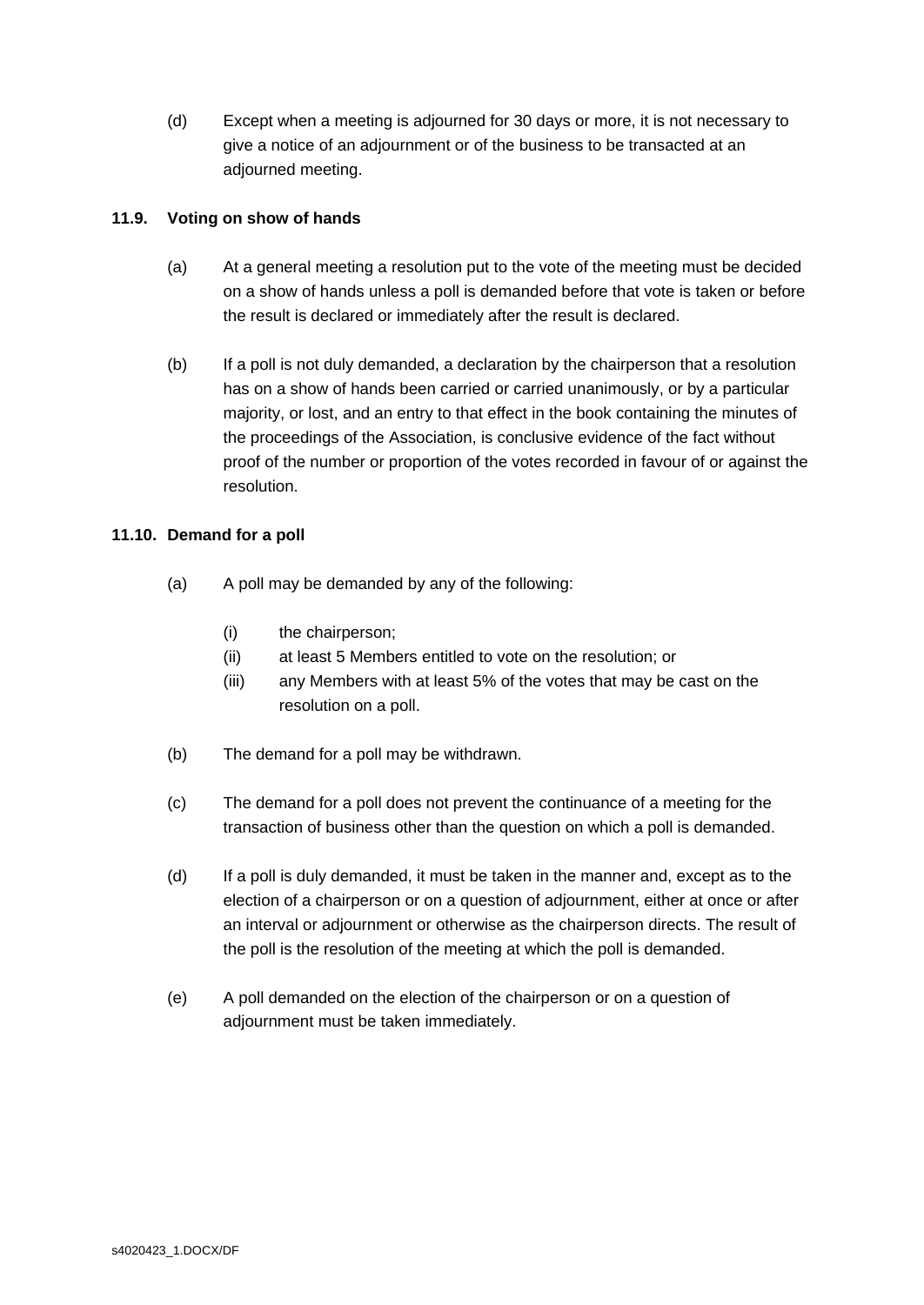# **11.11. Voting rights of Members**

- (a) Subject to any rights or restrictions for the time being attached to a category or categories of Membership (if any), on a show of hands every Member present or who represents a Member has one vote.
- (b) Subject to any rights or restrictions for the time being attached to a category or categories of Membership (if any), on a poll every Member present in person or by proxy, attorney or representative has one vote.

## **11.12. Chairperson's vote at general meetings**

The chairperson of a general meeting is entitled to a second or casting vote.

## **11.13. Objections to voter qualification**

No objection may be raised to the qualification of a voter except at the meeting or adjourned meeting at which the vote objected to is given or tendered. An objection to the qualification of a voter must be referred to the chairperson, whose decision is final. A vote not disallowed according to an objection as provided in this Constitution is valid for all purposes.

# <span id="page-15-0"></span>**12. Proxies and representatives**

#### **12.1. Proxies and representatives of Members**

At meetings of Members or categories of Members (if any), each Member entitled to vote may vote by a proxy, or by an attorney, and may appoint an individual as its representative. Except as expressly provided by the terms of their appointment, a person attending as a proxy, or as the attorney or representative of a Member, has all the powers of a Member, except where expressly stated to the contrary in this Constitution.

# **12.2. Appointment of proxies**

A Member may appoint either 1 or 2 persons as their proxy to attend and vote instead of the Member. A proxy need not be a Member. A document appointing a proxy must be in writing in any form permitted by the Act and signed by the Member making the appointment.

#### **12.3. Authority of proxies**

A document appointing a proxy may specify the manner in which the proxy is to vote in respect of a particular resolution and, where the document so provides, the proxy is not entitled to vote on the resolution except as specified in the document. Except as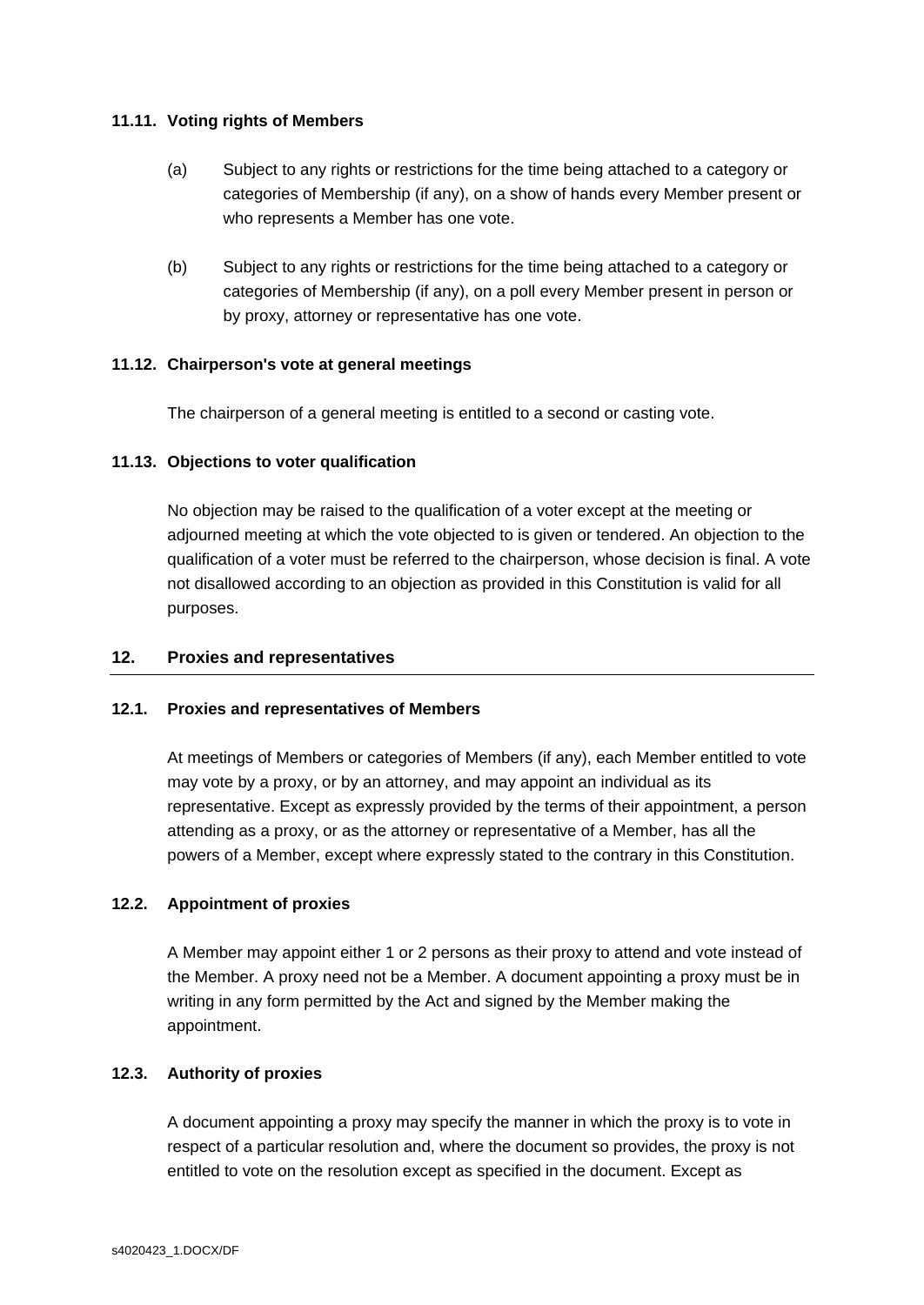expressly provided by the document appointing a proxy, an appointment of a proxy confers authority to do all things that the Member can do in respect of a general meeting.

# **12.4. Verification of proxies**

- (a) Before the time for holding the meeting or adjourned meeting at which a proxy proposes to vote, all of the following documents must be deposited with the Association:
	- (i) the document appointing the proxy; and
	- (ii) if the appointment is signed by the appointor's attorney, the authority under which the appointment was signed or a certified copy of that authority.
- (b) Those documents must be received at the Office, at a fax number at the Office or at another place, fax number or electronic address specified for that purpose in the notice convening the meeting not less than 48 hours before the time for holding the meeting.
- (c) If a general meeting has been adjourned, an appointment and any authority received by the Association at least 48 hours before the resumption of the meeting are effective for the resumed part of the meeting.

# **12.5. Validity of proxies**

A proxy document is invalid if it is not deposited or produced prior to a meeting or a vote being taken as required by this Constitution.

# **12.6. Revocation of appointment of proxy**

A vote given in accordance with the terms of a proxy document, power of attorney or otherwise is valid, if no intimation in writing of the revocation of the instrument or of the authority under which the instrument was executed has been received by the Association at the Office before the commencement of the meeting or adjourned meeting at which the document is used.

# <span id="page-16-0"></span>**13. Council Members**

# **13.1. Number of Council Members**

The Council will comprise not more than 17 Council Members.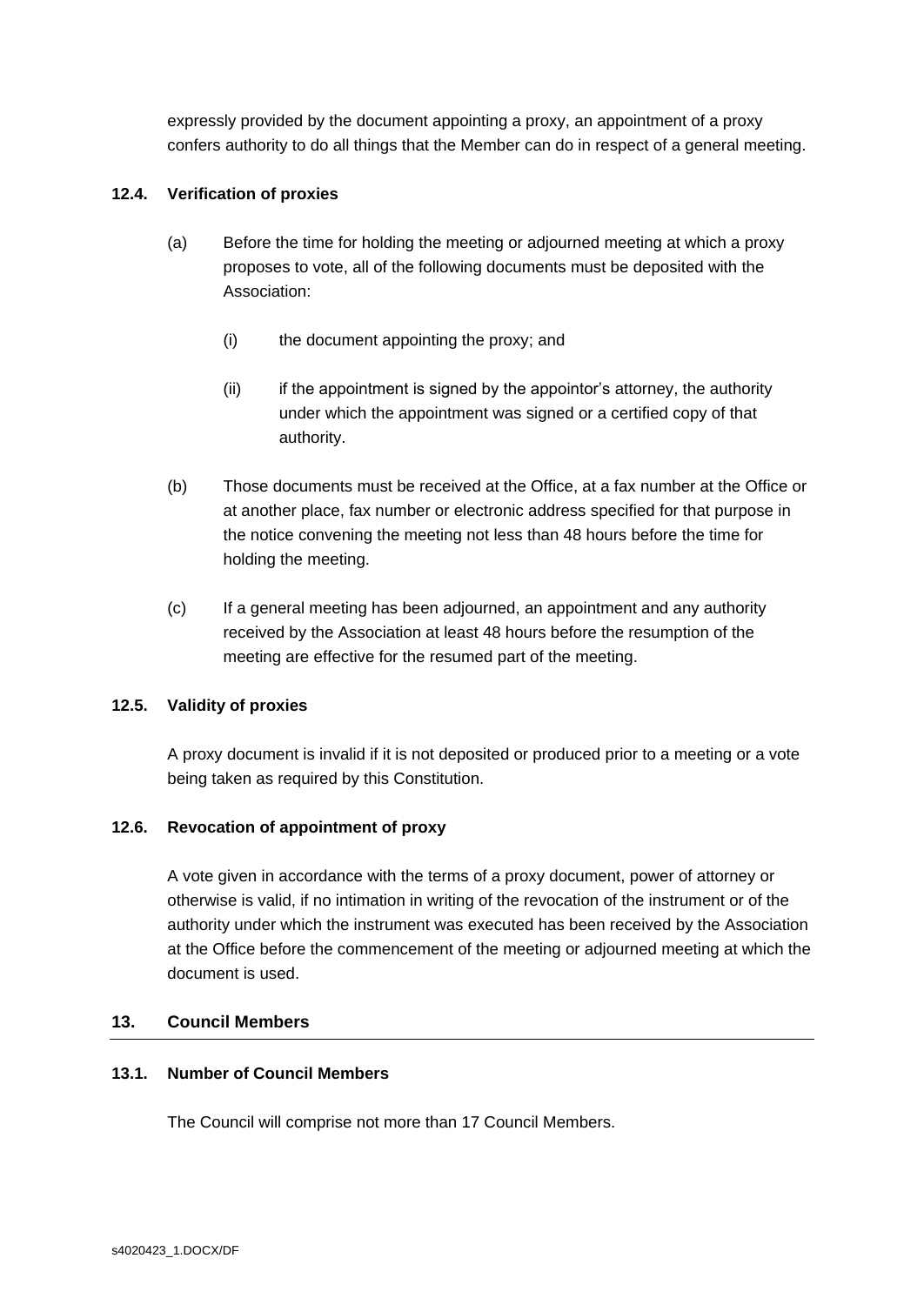## **13.2. Qualification**

A Council Member must be a Member.

## <span id="page-17-2"></span>**13.3. Appointment by the Council**

- (a) Notwithstanding **rule [13.4](#page-17-1)** but subject to the Constitution and the Act, the Council may appoint a person to be a Council Member at any time except during a general meeting.
- (b) Any Council Member so appointed, or appointed to replace a Council Member removed from office under **rule [13.8](#page-18-0)**, retires at the conclusion of the annual general meeting at which the other Council Members retire pursuant to **rule [13.6](#page-17-0)**, and unless disqualified are eligible for re-election.

## <span id="page-17-1"></span>**13.4. Election of Council Members**

Subject to **rule [13.3](#page-17-2)**, Council Members must be elected by Members in accordance with the By-Laws.

## **13.5. Eligible candidates**

The Members cannot validly elect a person as a Council Member unless:

- (a) the person retires in accordance with this Constitution and seeks re-election; or
- (b) at least 30 Business Days before the meeting at which the relevant ballot is declared, the Association receives both:
	- (i) a nomination of the person signed by at least 2 Members (other than the person nominated); and
	- (ii) a consent to act as a Council Member signed by the person.

#### <span id="page-17-0"></span>**13.6. Term of Council Members**

(a) Subject to **rule [13.3](#page-17-2)**, the term of each Council Member commences at the conclusion of the annual general meeting at which their election is declared and continues until the conclusion of the second annual general meeting following the Council elections at which they were elected. Subject to **rule [13.6\(b\)](#page-17-0)**, all retiring Council Members who are not disqualified are eligible for re-election.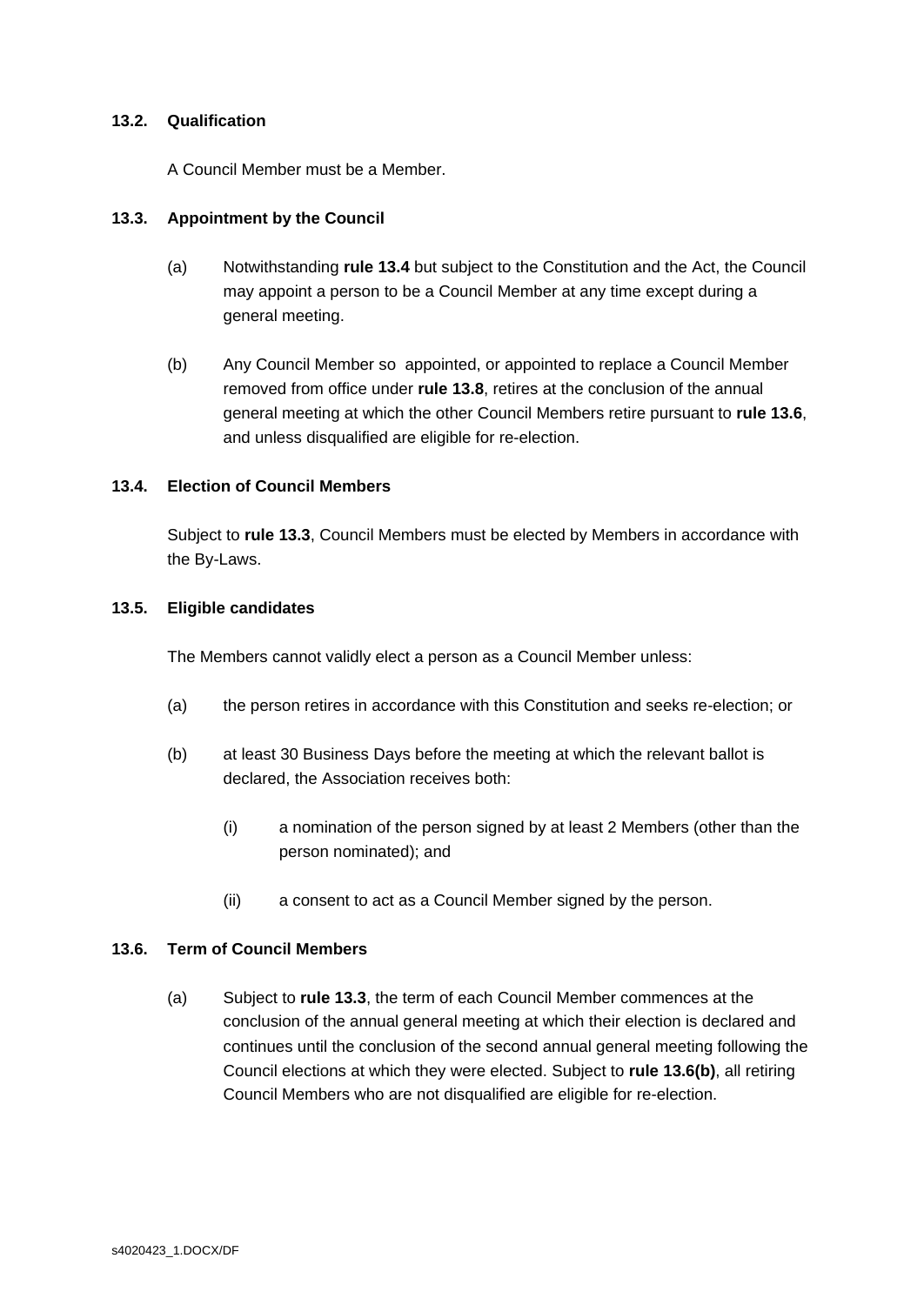- (b) Subject to **rules [1.4\(c\)\(ii\)](#page-4-1) and [13.6\(c\)](#page-18-1)**, a Council Member who has held office for 4 consecutive terms is ineligible to stand for re-election as a Council Member until 2 years have elapsed since the expiration of their last term of office.
- <span id="page-18-1"></span>(c) Notwithstanding any other provision of this Constitution, a Council Member who has held office for 4 consecutive terms is eligible to stand for re-election as a Council Member only if deemed appropriate by, and so determined by a majority of, the Council.

# **13.7. Cessation of Council Member's appointment**

A person automatically ceases to be a Council Member if the person:

- (a) becomes of unsound mind or physically or mentally incapable of performing the functions of that office;
- (b) fails to attend three consecutive Council meetings without leave of absence from the Council;
- (c) resigns by notice in writing to the Association;
- (d) is removed from office under **rule [13.8](#page-18-0)**; or
- (e) ceases to be a Member of the Association.

#### <span id="page-18-0"></span>**13.8. Removal from office by Members**

Whether or not a Council Member's appointment was expressed to be for a specified period the Members may by special resolution at a general meeting remove a Council Member from office and by separate special resolution at a general meeting appoint another person instead. The person appointed by the Members retires at the conclusion of the next annual general meeting, and unless disqualified is eligible for re-election. The powers to remove a Council Member under this **rule [13.8](#page-18-0)** are in addition to the Act.

#### **13.9. Too few Council Members**

If the number of Council Members is reduced below 11 Council Members, the continuing Council Members may act as the Council only:

- (a) to appoint Council Members up to that minimum number;
- (b) in emergencies.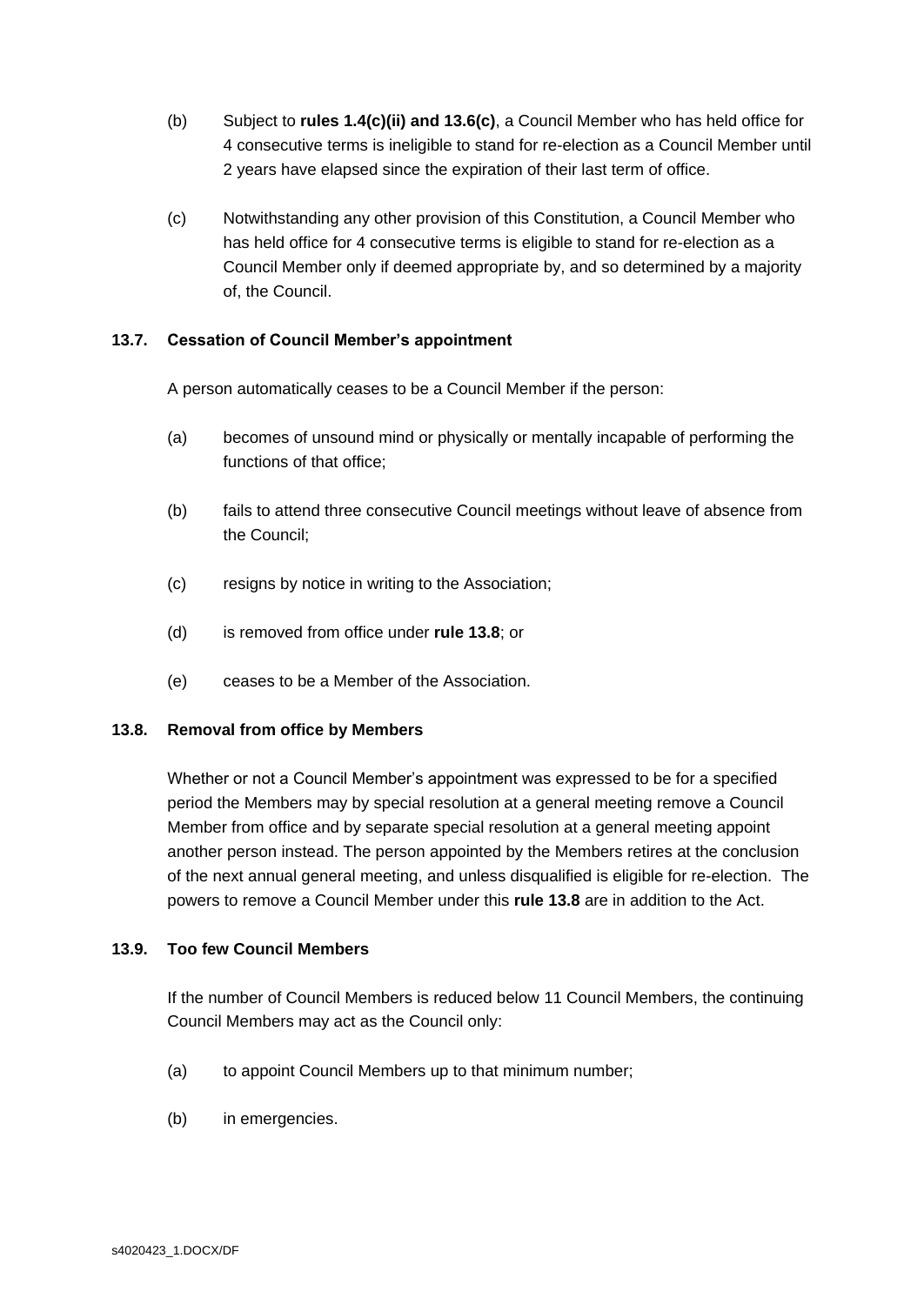#### <span id="page-19-0"></span>**14. Directors**

#### <span id="page-19-3"></span>**14.1. Number of Directors**

There must be at least 5 Directors and not more than 9 Directors at any time.

#### **14.2. Qualification**

- (a) Subject to **rule [14.4\(b\)](#page-19-1)**, a Director must be a Council Member.
- (b) Neither the Chief Executive Officer, the Auditor of the Association for the time being nor any partner or employee of the Auditor is eligible to act as a Director.

#### **14.3. Term**

- (a) The term of office of a Director is one year, and expires:
	- (i) in respect of the President and Vice-President, at the conclusion of the next annual general meeting;
	- (ii) in respect of any other Director, at the conclusion of the second Council meeting following the next annual general meeting.
- <span id="page-19-2"></span>(b) Subject to **rule [14.4\(d\)](#page-20-0)**, a Director who has held office for 8 consecutive terms is ineligible for re-appointment as a Director until 2 years have elapsed since the expiration of their last term of office.

#### <span id="page-19-4"></span>**14.4. Appointment by the Council**

- (a) Subject to the Constitution and the Act, the Council Members must appoint from their number:
	- (i) at the Council's first meeting after each annual general meeting:
		- (A) a President;
		- (B) a Vice-President; and
	- (ii) at the Council's second meeting after each annual general meeting, up to 6 other Directors.
- <span id="page-19-1"></span>(b) The Council Members may also appoint 1 external Director who need not be a Member on such terms and, subject to **rule [14.3\(b\)](#page-19-2)**, for such term as determined by Council.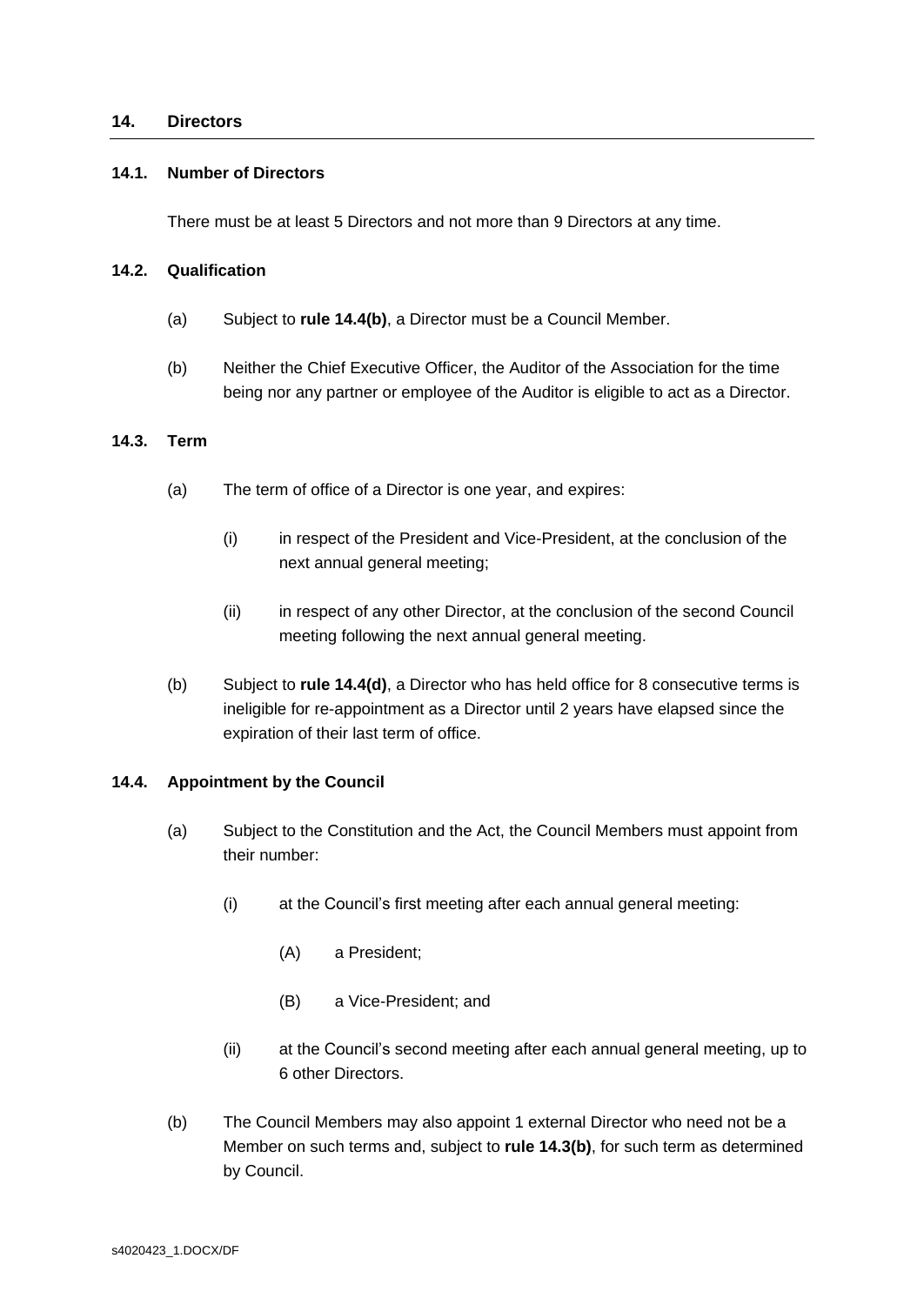- <span id="page-20-1"></span>(c) If a casual vacancy occurs on the Board (including in the positions of President and Vice-President), that position may be filled by the Council by appointment from amongst their number of another Council Member to fill that office. The term of office of a person appointed to the Board pursuant to this **rule** expires:
	- (i) in respect of the President and Vice-President, at the conclusion of the next annual general meeting;
	- (ii) in respect of any other Director, at the conclusion of the second Council meeting following the next annual general meeting.
- <span id="page-20-0"></span>(d) Notwithstanding **rule [14.3\(b\)](#page-19-2)**, the Council may appoint a Director who has held office for 8 consecutive terms:
	- (i) to fill a casual vacancy pursuant to **rule [14.4\(c\)](#page-20-1)**; or
	- (ii) to continue as a Director only if deemed appropriate by, and so determined by a majority of, the Council.
- (e) If the number of Directors is reduced below the minimum required by **rule [14.1](#page-19-3)**, the Council must appoint Directors up to the minimum number as soon as reasonably practicable and the continuing Directors may act as the Board only:
	- (i) to convene a meeting of Members; and
	- (ii) in emergencies.
- (f) Directors may not be appointed except as set out in this **rule [14.4](#page-19-4)**.

# **14.5. President to report to Council**

The President will report to the Council as reasonably required by the Council and in any event no less than 3 times in their 12 month term as President.

# **14.6. Cessation of Director's appointment**

A person automatically ceases to be a Director if the person:

- (a) is not permitted by the Act (or an order made under the Act) to be a director;
- (b) becomes disqualified from managing corporations under the Act and is not given permission or leave to manage the Association under the Act;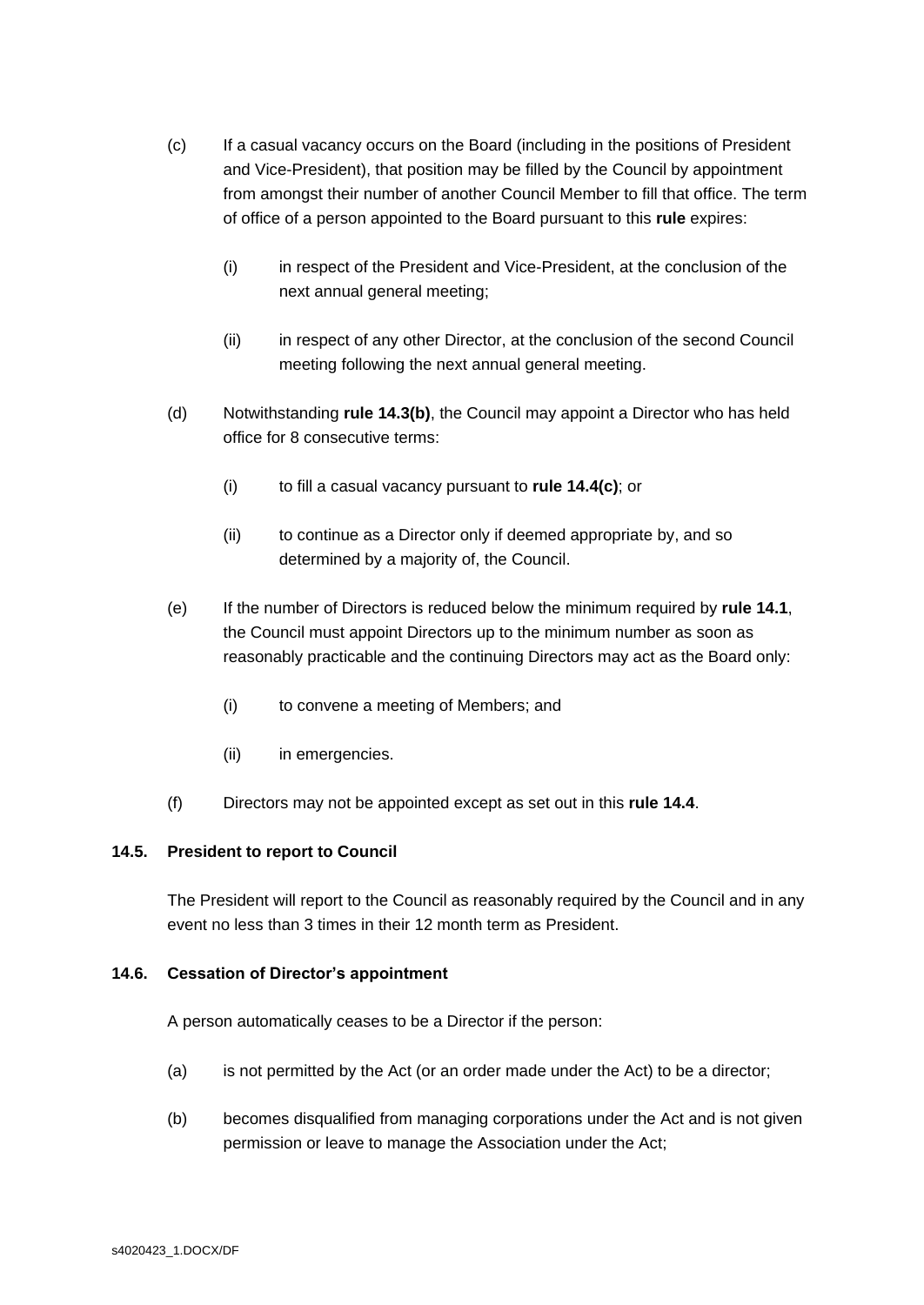- (c) becomes of unsound mind or physically or mentally incapable of performing the functions of that office;
- (d) fails to attend Board meetings for a continuous period of 6 months without leave of absence from the Board;
- (e) resigns by notice in writing to the Association; or
- (f) is removed from office under **rule [14.7](#page-21-1)**.

# <span id="page-21-1"></span>**14.7. Removal from office**

Whether or not a Director's appointment was expressed to be for a specified period:

- (a) the Council by ordinary resolution; or
- (b) the Members by ordinary resolution,

may remove a Director from office. The powers to remove a Director under this **rule [14.7](#page-21-1)** are in addition to the Act.

#### <span id="page-21-0"></span>**15. Powers and proceedings of Council Members**

#### **15.1. Role of Council**

Subject to this Constitution, the Council:

- (a) shall review the mission and vision of the Association on a continual basis;
- (b) shall review and determine profession-specific priorities and make recommendations to the Board on an ongoing basis;
- (c) appoints the NSW representatives to the Australian Dental Association Inc.;
- (d) shall be responsible for matters relating to the profession of dentistry and oral health policy;
- (e) shall review and consider policies, recommendations and reports of its committees; and
- (f) shall act as a forum to identify, discuss and debate emerging issues of relevance to Members, the profession of dentistry and oral health policy.

#### **15.2. Convening of Council Members' meetings**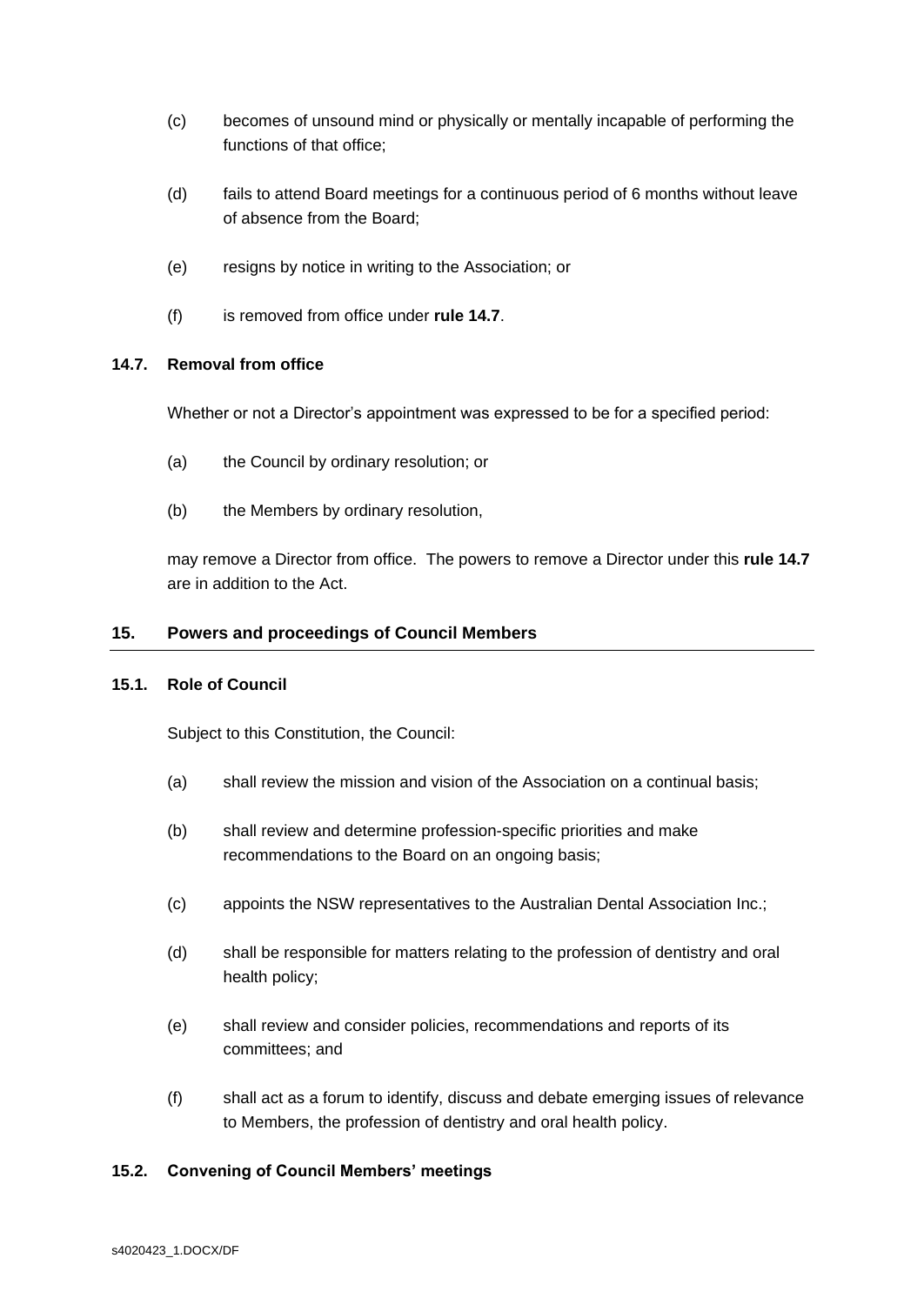- (a) The Council Chair may at any time, and a Secretary must on the requisition of at least three Council Members, convene a meeting of the Council Members. Reasonable notice of the proposed meeting must be given.
- (b) The Council shall meet no less than 3 times per year.

# **15.3. Mode of meeting for Council Members**

A Council Members' meeting may be called or held using any technology consented to by all the Council Members. The consent may be a standing one. A Council Member may only withdraw their consent within a reasonable period before the meeting. The Council Members may otherwise regulate their meetings as they think fit.

## **15.4. Quorum at Council Members' meetings**

- (a) At a meeting of Council Members, the number of Council Members whose presence is necessary to constitute a quorum is a majority of Council Members.
- (b) A Council Member may not cease to take part in a meeting where some or all participants are using electronic means by disconnecting those electronic means before the conclusion of the conference without the consent of the Chair of the meeting. A Council Member present at the commencement of such a meeting will be conclusively presumed to have been present and, subject to other provisions of this Constitution, to have formed part of the quorum throughout the relevant meeting, unless that Council Member has obtained the consent of the Chair of the meeting to cease to take part in the meeting or the Chair of the meeting has actual knowledge that the Council Member has ceased to take part in the meeting.

# **15.5. Voting at Council Members' meetings**

Questions arising at a meeting of Council Members must be decided by a majority of votes of Council Members present and voting. A decision of the majority is for all purposes a decision of the Council Members.

#### <span id="page-22-0"></span>**15.6. Chairperson of Council meetings**

(a) The Council will elect from amongst their number a Council Member to be the chairperson of Council Meetings and determine the period for which the person is to hold that office.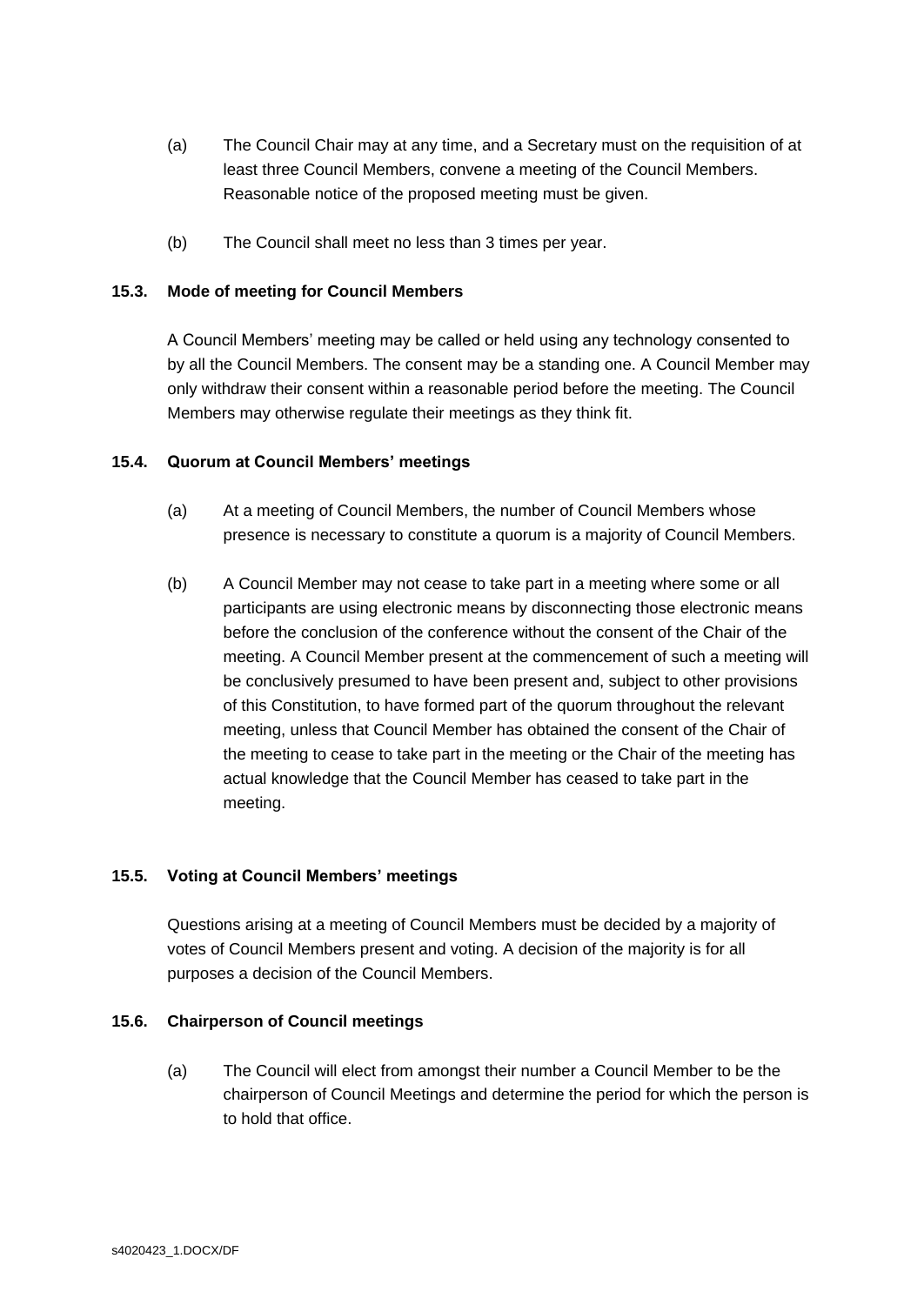(b) If a Council Chair has not been elected or at any meeting the Council Chair is not present within 10 minutes after the time appointed for holding the meeting or is unwilling or unable to act, the Council Members will elect one of their number to chair the meeting.

## **15.7. Chairperson's vote at Council Members meetings**

Subject to the Act, in case of an equality of votes on a resolution at a meeting of Council Members, the chairperson of that meeting has a casting vote on that resolution in addition to any vote the chairperson has in his capacity as a Council Member in respect of that resolution.

## **15.8. Delegation of powers to committee**

The Council may delegate any of their powers to committees consisting of Council Members or other persons as they think fit. The exercise of a power by a committee in accordance with this Constitution is to be treated as the exercise of that power by the Council. In the exercise of any powers delegated to it, a committee formed by the Council must conform to the directions of the Council or any relevant By-Law.

## **15.9. Proceedings of committees**

Except as provided in a direction of the Council or any By-Law relating to the constitution, governance and management of any such committee, the meetings and proceedings of a committee formed by or at the request of the Council must be governed by the provisions of this Constitution, in so far as they are applicable, as if meetings and proceedings of the committee are meetings and proceedings of the Council Members.

# **15.10. Validity of acts of Council Members**

All acts done by a meeting of the Council Members or of a committee of, or at the request of, the Council or by a person acting as a Council Member are valid even if it is later discovered that there is a defect in the appointment of a person to be a Council Member or a member of the committee or that they or any of them were disqualified or were not entitled to vote.

#### **15.11. Minutes**

The Council Members must cause minutes of meetings of the Council Members and of committees formed by the Council Members to be entered in books kept for the purpose, including the names of all Council Members present at each meeting of the Council. The Council Members must cause all minutes to be signed by the chairperson of the meeting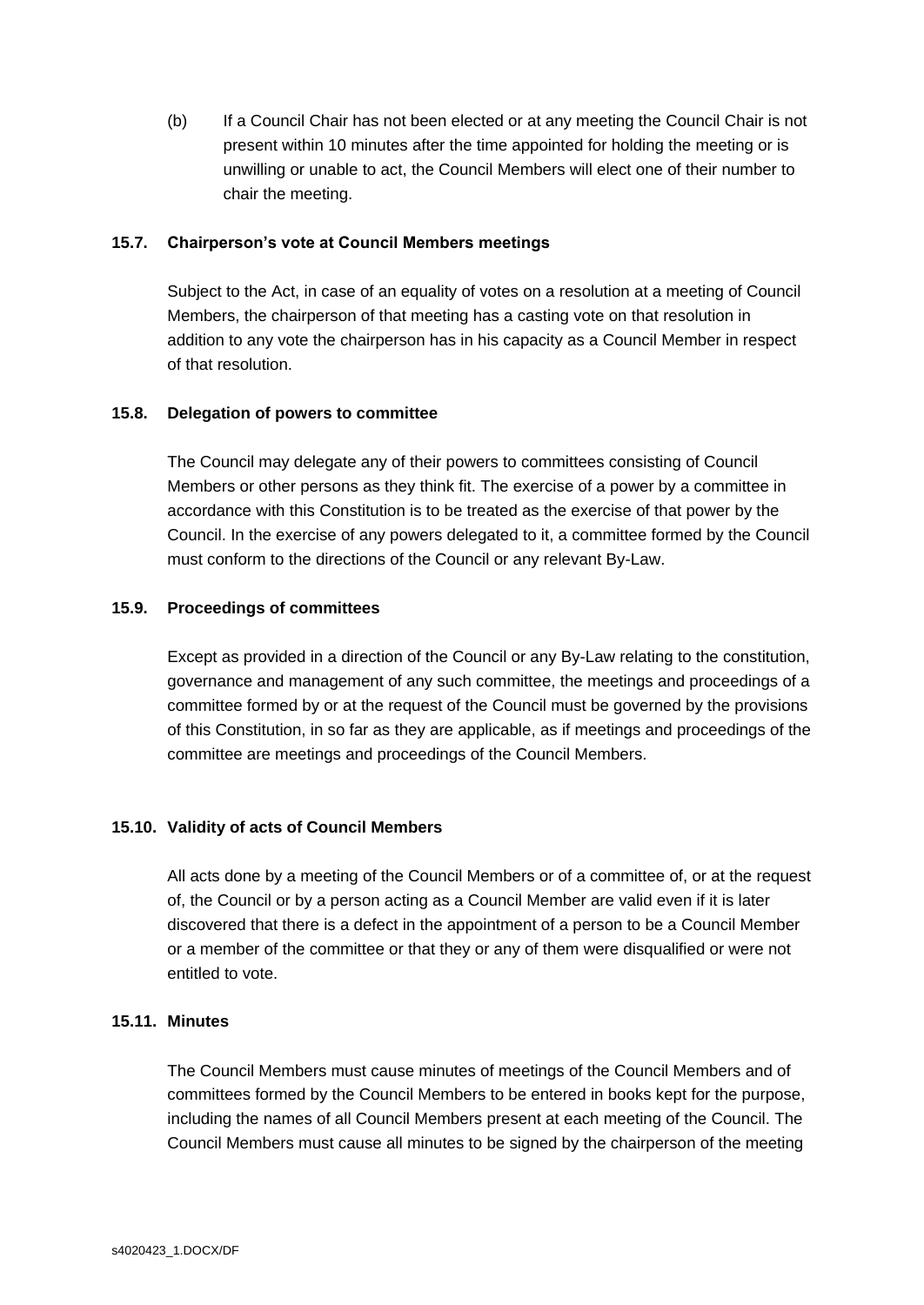at which the proceedings took place or by the chairperson of the next succeeding meeting.

# <span id="page-24-0"></span>**16. Power and proceedings of Directors**

# **16.1. Powers of Directors**

Subject to this Constitution:

- (a) the Board manages the Association; and
- (b) the Directors may exercise all those powers of the Association as are not, by the Act or by this Constitution, required to be exercised by the Members in general meeting or otherwise.

# **16.2. By-Laws**

The Board may create, vary or repeal By-Laws provided that:

- (a) to the extent of any inconsistency, the Constitution and the Act prevail;
- (b) any By-Law may be disallowed by the Association in general meeting; and
- (c) no By-Law disallowed by the Association in general meeting invalidates any prior act of the Board or Council which would have been valid if such By-Law had not been disallowed.

# **16.3. Convening of Directors' meetings**

A Director may at any time, and a Secretary must on the requisition of a Director, convene a meeting of the Directors. Reasonable notice of the proposed meeting must be given.

# **16.4. Mode of meeting for Directors**

A Directors' meeting may be called or held using any technology consented to by all the Directors. The consent may be a standing one. A Director may only withdraw their consent within a reasonable period before the meeting. The Directors may otherwise regulate their meetings as they think fit.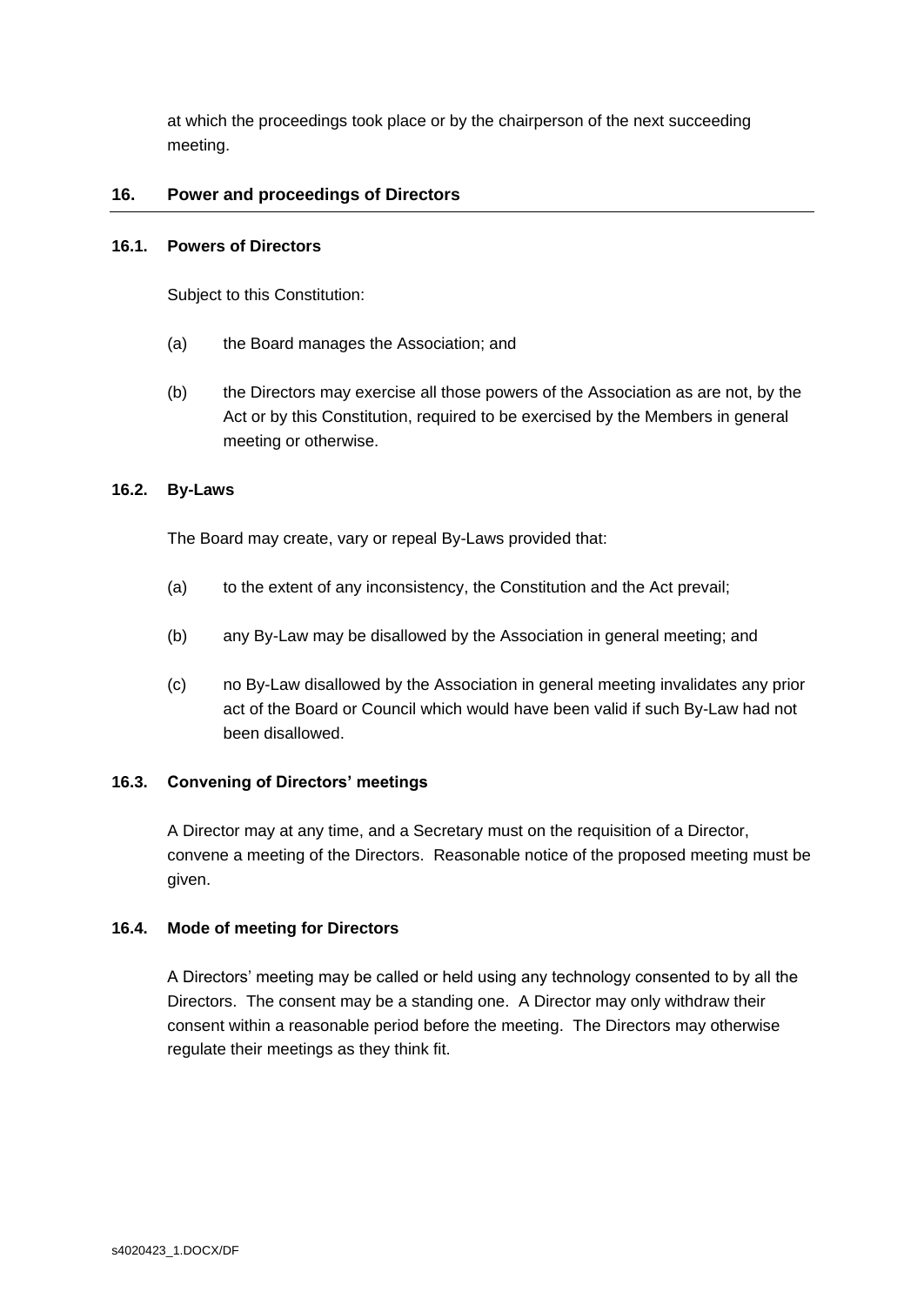#### **16.5. Quorum at Directors' meetings**

At a meeting of Directors, the number of Directors whose presence is necessary to constitute a quorum is a majority of the Directors.

#### **16.6. Voting at Directors' meetings**

Questions arising at a meeting of Directors must be decided by a majority of votes of Directors present and voting. A decision of the majority is for all purposes a decision of the Directors.

## **16.7. Appointment of chairperson**

The current President will be the chairperson of Directors' meetings. If at any meeting the President is not present within 10 minutes after the time appointed for holding the meeting or is unwilling or unable to act, the Vice-President will chair the meeting. If the Vice-President is absent or unwilling or unable to act, the Directors present will elect one of their number to chair the meeting.

## **16.8. Appointment of deputy chairperson**

The Vice-President will be the deputy chairperson of Directors' meetings.

#### **16.9. Chairperson's vote at Directors meetings**

Subject to the Act, in case of an equality of votes on a resolution at a meeting of Directors, the chairperson of that meeting has a casting vote on that resolution in addition to any vote the chairperson has in his capacity as a Director in respect of that resolution.

# <span id="page-25-0"></span>**16.10. Director not in breach if acts in matters relating to Director's interests**

- (a) This **rule [16.10](#page-25-0)** applies if:
	- (i) a Director has an interest or duty in relation to a matter that is not a material personal interest; or
	- (ii) a Director with a material personal interest in relation to the Association's affairs:
		- (A) complies with the requirements of the Act in relation to disclosure of the nature and extent of the interest and its relation to the Association's affairs before acting in a matter that relates to the interest; and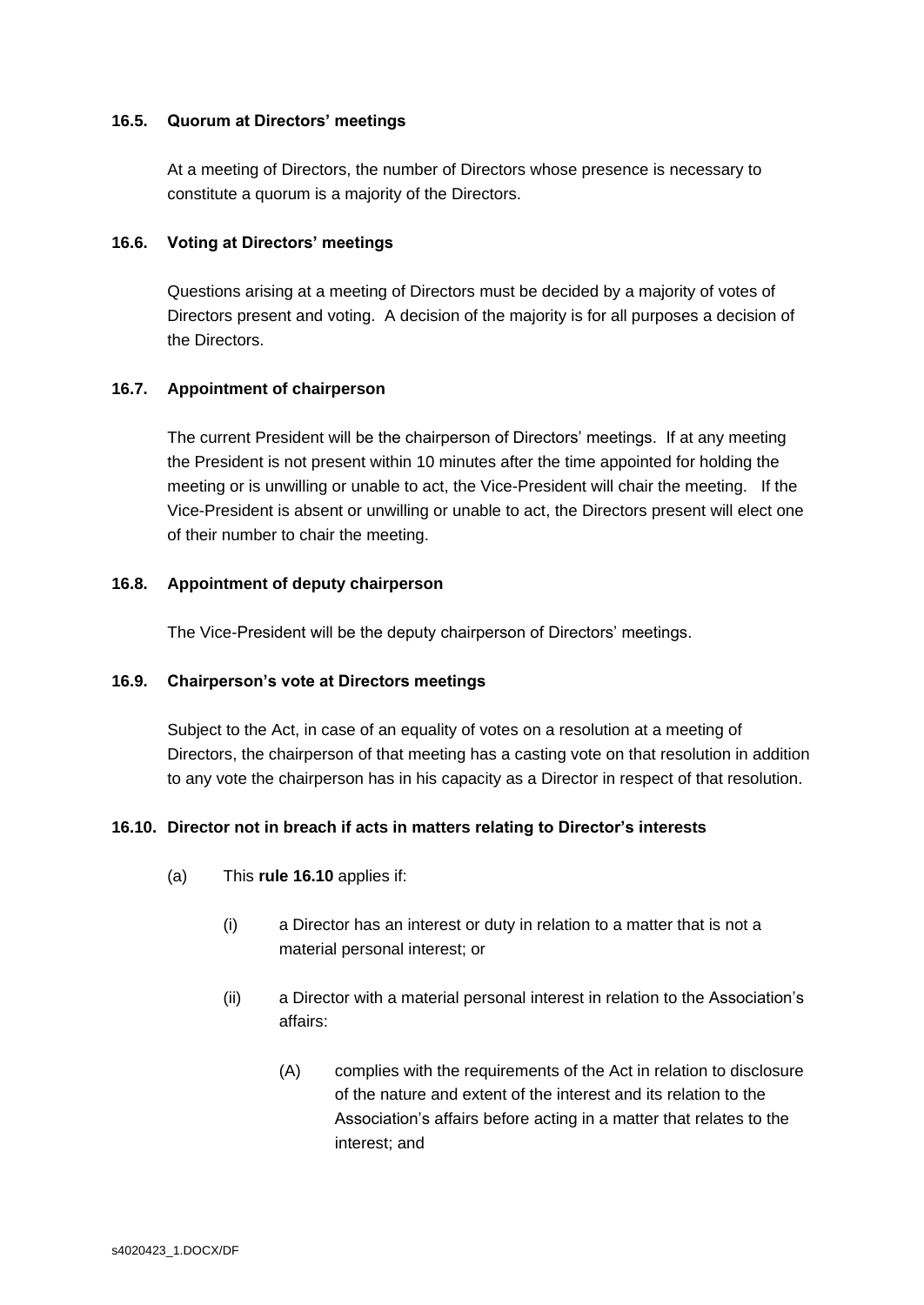- (B) may be present and vote on the matter under the Act.
- (b) The Director is not in breach of his or her duties to the Association merely because he or she acts in matters that relate to the Director's interest.
- (c) The Director may vote on matters that relate to the Director's interest.
- (d) In relation to any transactions that relate to the Director's interest:
	- (i) the transactions may proceed;
	- (ii) the Association cannot avoid the transactions merely because of the Director's interest; and
	- (iii) the Director may retain benefits under the transactions despite the Director's interest.

## <span id="page-26-0"></span>**16.11. Director not in breach if does not act in matters relating to Director's interests**

- (a) This **rule [16.11](#page-26-0)** applies if a Director with a material personal interest in relation to a matter:
	- (i) complies with the requirements of the Act in relation to disclosure of the nature and extent of the interest and its relation to the Association's affairs; but
	- (ii) must not be present and vote on the matter under the Act.
- (b) The Director is not in breach of duty to the Association merely because he or she does not act in relation to the matter.
- (c) The Directors may vote on matters that relate to the Director's interest in the Director's absence.
- (d) In relation to any transactions that relate to the Director's interest:
	- (i) the transactions may proceed;
	- (ii) the Association cannot avoid the transactions merely because of the Director's interest; and
	- (iii) the Director may retain benefits under the transactions despite the Director's interest.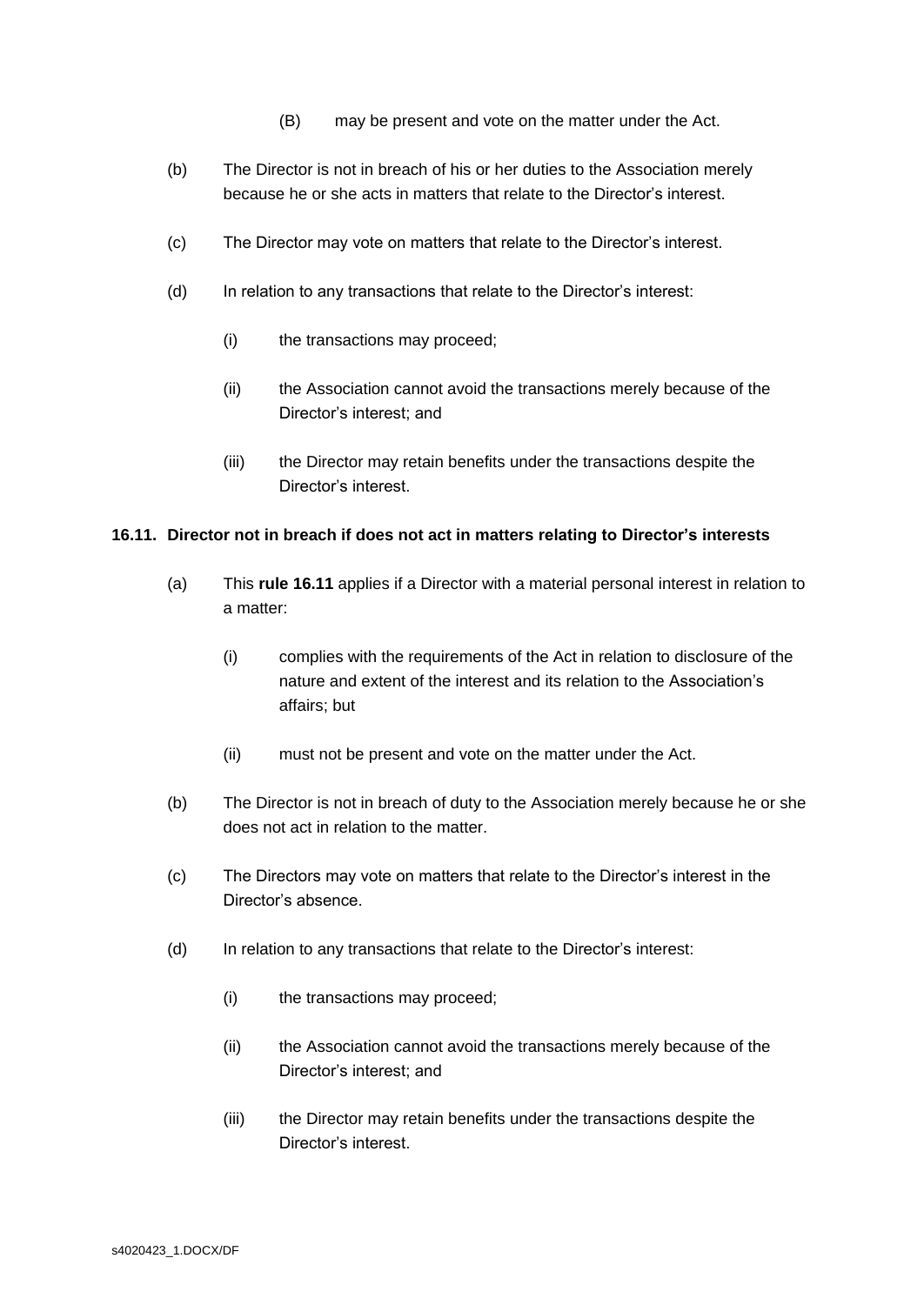#### **16.12. Execution of instruments**

A Director may participate in the execution of an instrument for the Association, regardless of any interest or duty that the Director may have:

- (a) whether or not the Director has complied with the requirements of the Act in relation to disclosure of the nature and extent of the interest and its relation to the Association's affairs; and
- (b) whether or not the Director may be present and vote in relation to the execution of the instrument under the Act.

## **16.13. Delegation of powers to committee**

The Directors may delegate any of their powers to committees consisting of Directors or other persons as they think fit. The exercise of a power by a committee in accordance with this Constitution is to be treated as the exercise of that power by the Directors. In the exercise of any powers delegated to it, a committee formed by the Directors must conform to the directions of the Directors. The Directors may at any time revoke any delegation of powers made by them.

## **16.14. Proceedings of committees**

Except as provided in a direction of the Directors, the meetings and proceedings of a committee formed by the Directors must be governed by the provisions of this Constitution, in so far as they are applicable, as if meetings and proceedings of the committee are meetings and proceedings of the Directors.

#### **16.15. Validity of acts of Directors**

All acts done by a meeting of the Directors or of a committee of Directors or by a person acting as a Director are valid even if it is later discovered that there is a defect in the appointment of a person to be a Director or a member of the committee or that they or any of them were disqualified or were not entitled to vote.

#### **16.16. Minutes**

The Directors must cause minutes of all proceedings of general meetings, of meetings of the Directors and of committees formed by the Directors to be entered in books kept for the purpose. The Directors must cause all minutes to be signed by the chairperson of the meeting at which the proceedings took place or by the chairperson of the next succeeding meeting.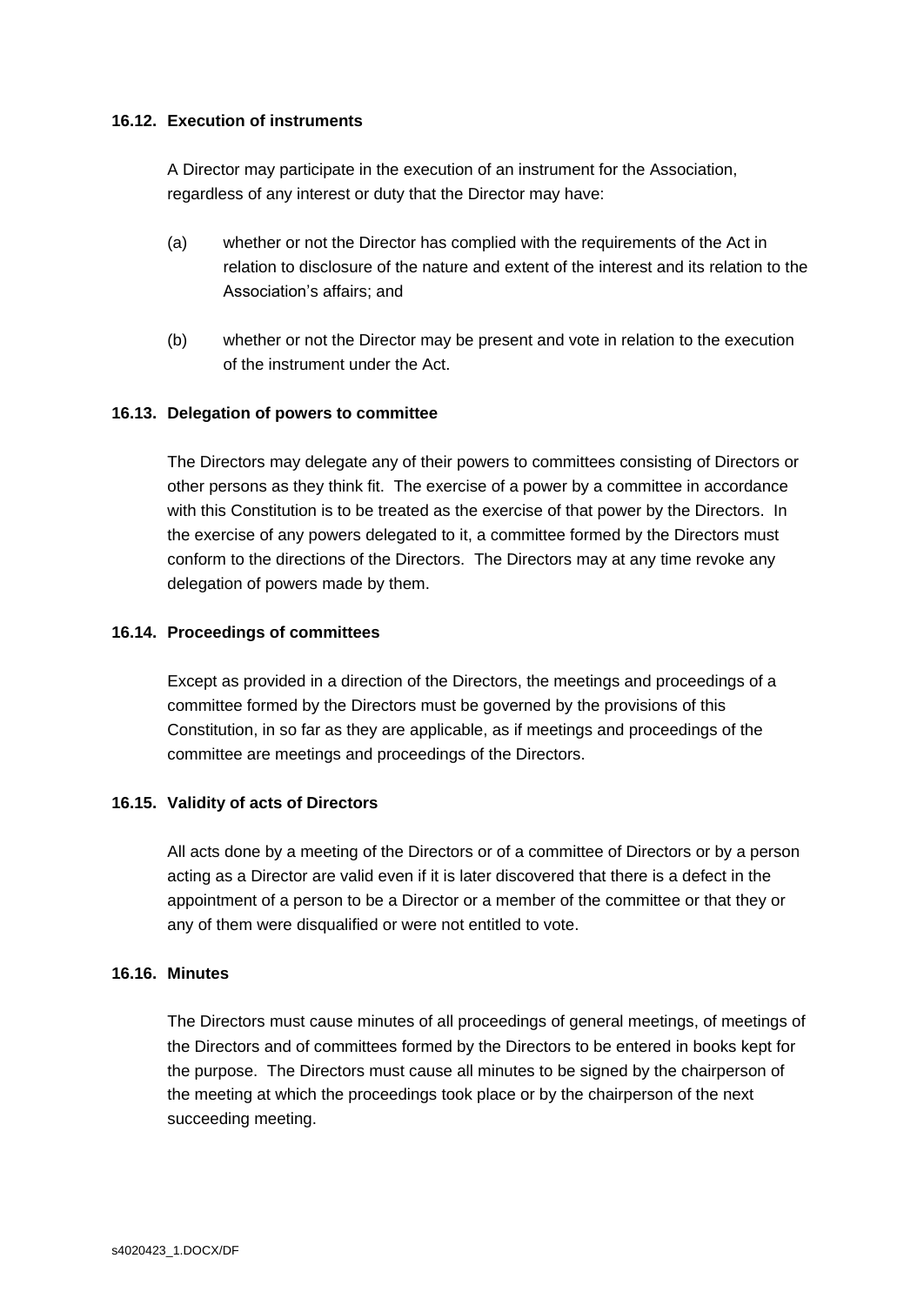## <span id="page-28-2"></span>**16.17. Resolutions in writing**

- (a) The Board may pass a resolution without a Board meeting being held if all the Directors entitled to vote on the resolution sign a document containing a statement that they are in favour of the resolution set out in the document.
- (b) For this purpose, signatures can be contained in more than 1 document, as long as the wording of the resolution is the same in each copy.
- (c) The company may send a circular resolution to the Directors by electronic transmission (including without limitation emails and facsimile) and the Directors may agree to the resolution by sending a reply by electronic transmission (including without limitation emails and facsimile) to that effect, including the text of the resolution in their reply.
- (d) A circular resolution is passed when the last Director signs or otherwise agrees to the resolution in the manner set out in this **rule [16.17](#page-28-2)**.

# <span id="page-28-0"></span>**17. Remuneration of the President, Directors and Council Members**

#### **17.1. Directors and Council Members fees**

Directors and Council Members are not entitled to receive any remuneration for acting as such. However, the President shall be paid such annual allowance as the Association at its annual general meeting determines.

#### **17.2. Payment for extra services and repayment of expenses**

A Director or Council Member is entitled to the repayment of out of pocket expenses incurred in performing that role, and to receive reasonable and proper payment for any services that are not part of the Director's or Council Member's duties.

#### <span id="page-28-1"></span>**18. Indemnity**

# **18.1. Definitions**

For the purposes of this Constitution:

- (a) *Officer* means a Director, Council Member, a member of a committee to whom the Council or Board has delegated authority, a Secretary, an officer as defined by the Act, or the Chief Executive Officer; and
- (b) *Legal Proceedings* means any claim, action, suit or demand, enquiry, Royal Commission or other regulatory investigation, whether civil or criminal, which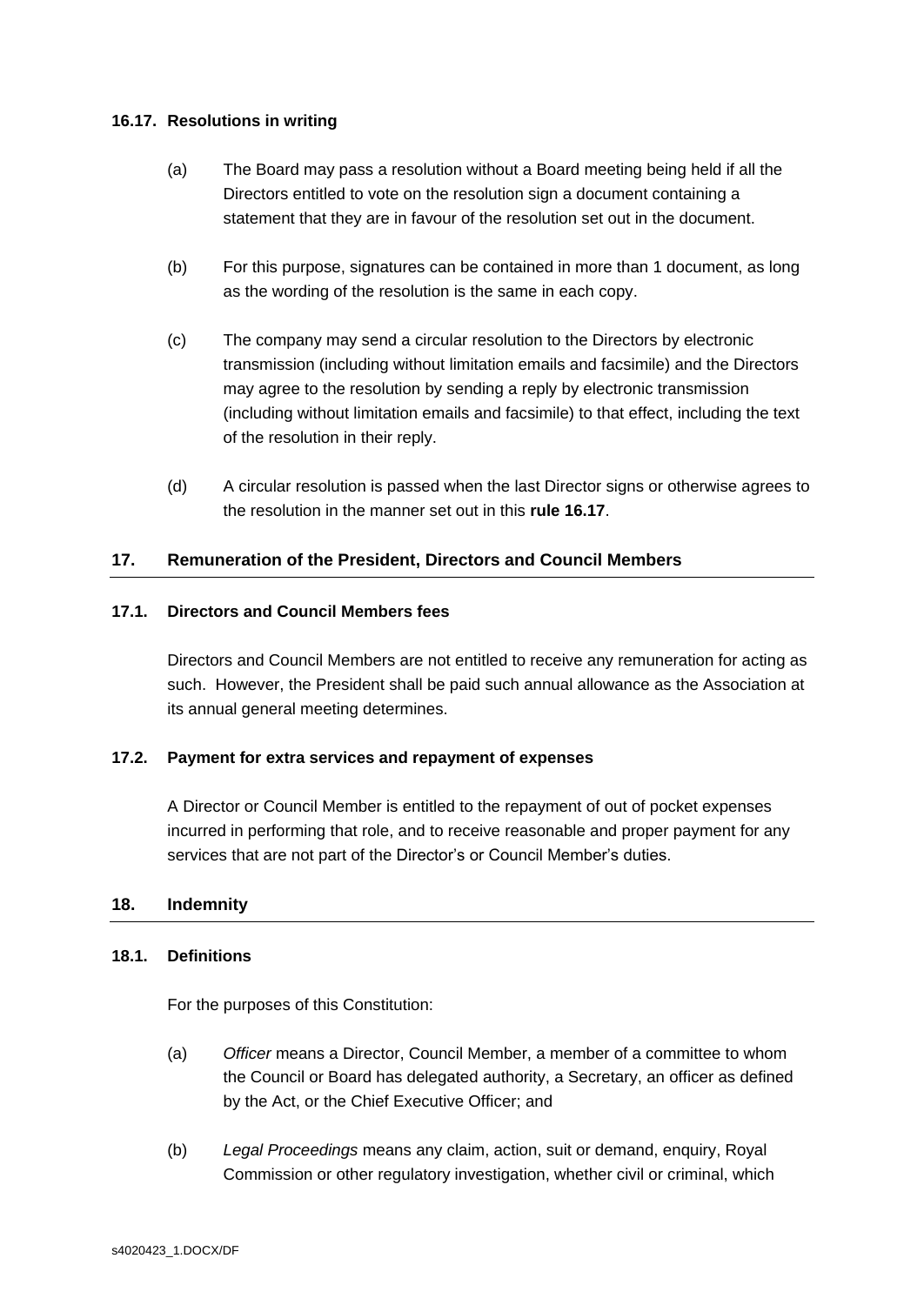relates to or arises in connection with the Officer being an officer of the Association or the employment of the Officer with the Association.

## **18.2. Indemnity**

Every Officer and past Officer (with the exception of any auditor) of the Association is hereby indemnified by the Association to the fullest extent permitted by law against a liability incurred by that person as an Officer of the Association or a subsidiary of the Association, including without limitation legal costs and expenses incurred in participating or being involved in or in defending Legal Proceedings. This indemnity does not extend to any liability incurred by the Officer arising from any claim made by that Officer against the Association (whether that claim is made solely by the Officer or otherwise).

#### **18.3. Insurance premiums**

The Association may pay the premium on a contract insuring a person who is or has been an Officer of the Association to the fullest extent permitted by law against a liability incurred by the person as such an Officer of the Association or a subsidiary, including for costs and expenses incurred by that person in defending Proceedings.

#### **18.4. Indemnity to employees**

Every employee who is not an Officer may be indemnified out of the property of the Association against a liability:

- (a) incurred by the employee acting in that capacity; and
- (b) for the costs and expenses incurred by an employee:
	- (i) in defending proceedings, whether civil or criminal, in which judgment is given in favour of the employee or in which the person is acquitted; or
	- (ii) in connection with an application, in relation to such proceedings, in which the court grants relief to the employee under the Act.

#### <span id="page-29-0"></span>**19. Notices**

# **19.1. Notices by the Association**

A notice is properly given by the Association to a person if it is:

- (a) in writing signed on behalf of the Association (by original or printed signature);
- (b) addressed to the person to whom it is to be given; and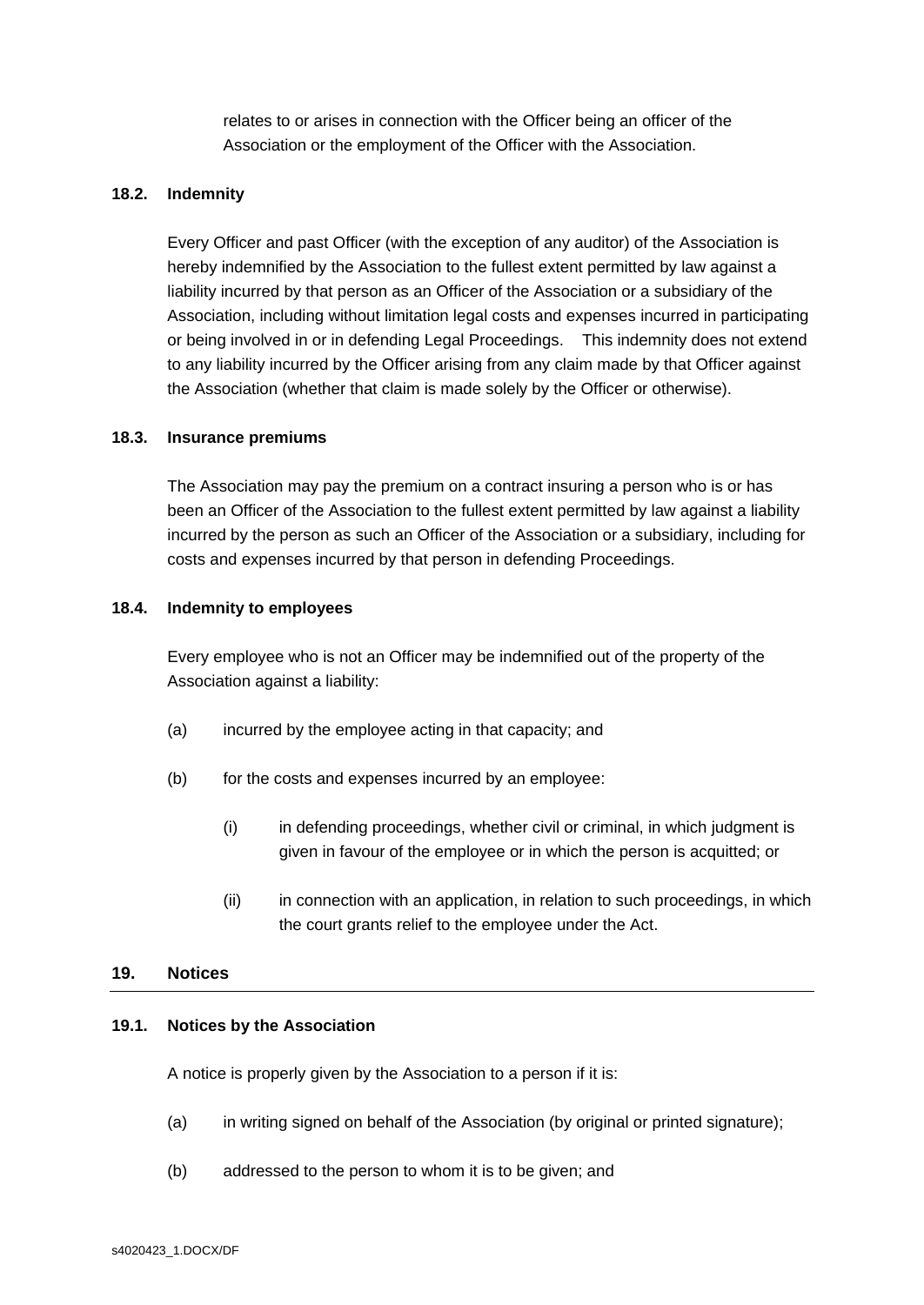- (c) either:
	- (i) delivered personally;
	- (ii) sent by prepaid mail (by airmail, if the addressee is overseas) to that person's address; or
	- (iii) sent by fax to the fax number (if any) nominated by that person; or
	- (iv) sent by electronic message to the electronic address (if any) nominated by that person.

#### <span id="page-30-0"></span>**19.2. Overseas Members**

A Member whose registered address is not in Australia may notify the Association in writing of an address in Australia to which notices may be sent.

#### **19.3. When notice is given**

A notice to a person by the Association is regarded as given and received:

- (a) if it is delivered personally or sent by fax or electronic message:
	- (i) by 5pm (local time in the place of receipt) on a business day on that day; or
	- (ii) after 5pm (local time in the place of receipt) on a business day, or on a day that is not a business day – on the next business day; and
- (b) if it is sent by mail:
	- (i) within Australia 3 Business Days after posting; or
	- (ii) to a place outside Australia  $-7$  Business Days after posting.

A certificate in writing signed by a Council Member or Secretary stating that a notice was sent is conclusive evidence of service.

#### **19.4. Notices to lost members**

If: